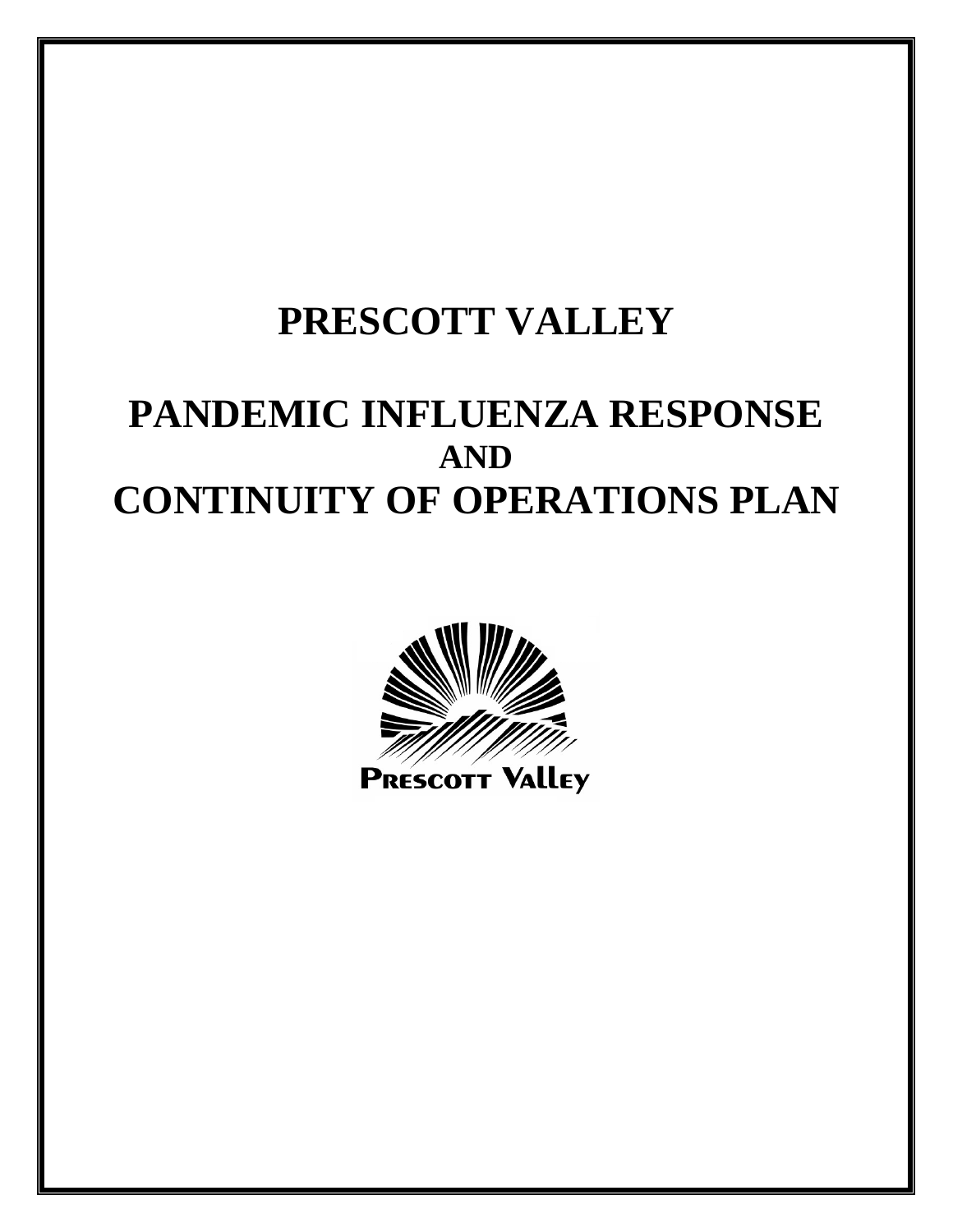# **Prescott Valley Pandemic Influenza Response and Continuity of Operations Plan**

Updated: March 11, 2020 Written: December 1, 2006

*This plan supplements the Town of Prescott Valley Guides and Plans PVP001 and the Town of Prescott Valley Policies and Procedures. In the event of a conflict in provisions, the Town's Disaster Response Plan and Town Policies and Procedures shall govern.*

*Provided by:* 

**Town of Prescott Valley Risk Management** *Based on the plan provided by San Francisco Department of Public Health*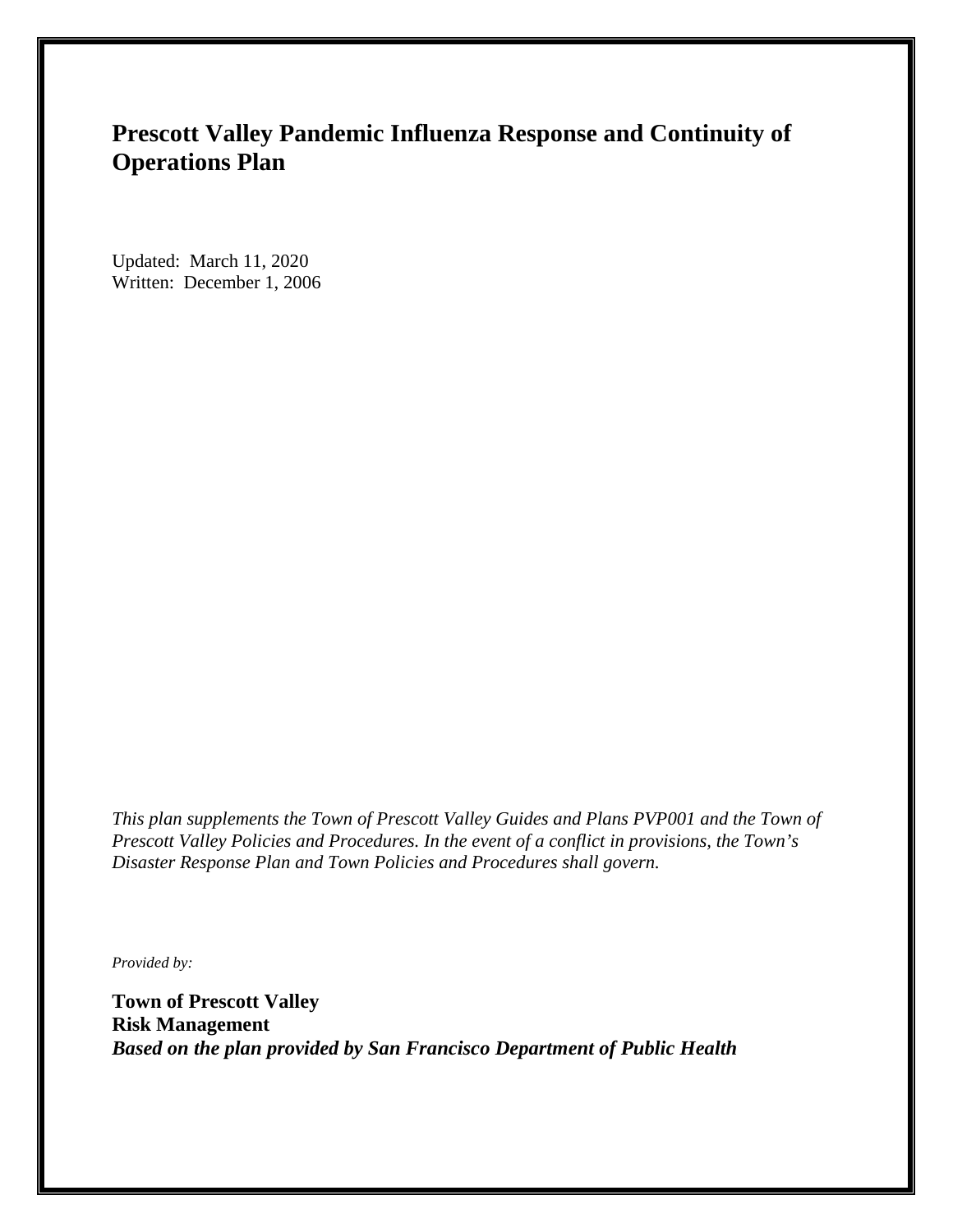# <span id="page-2-1"></span><span id="page-2-0"></span>Glossary

| Avian influenza     | Avian influenza, also referred to as bird flu, is a disease of birds (e.g. ducks, chickens).<br>Between 2003 and 2006 the H5N1 avian influenza virus infected millions of birds and<br>H7N9 avian influenza. Although these are primarily a disease of birds, a small number<br>of people have also been infected after having close contact with birds. Also, see<br>influenza, seasonal influenza, and pandemic influenza.                                                                                                                                                                                                                                                                                                                                                                                                                                                                                                                                                                                                                                                                                                                                                                                                                                                       |
|---------------------|------------------------------------------------------------------------------------------------------------------------------------------------------------------------------------------------------------------------------------------------------------------------------------------------------------------------------------------------------------------------------------------------------------------------------------------------------------------------------------------------------------------------------------------------------------------------------------------------------------------------------------------------------------------------------------------------------------------------------------------------------------------------------------------------------------------------------------------------------------------------------------------------------------------------------------------------------------------------------------------------------------------------------------------------------------------------------------------------------------------------------------------------------------------------------------------------------------------------------------------------------------------------------------|
| <b>Contact</b>      | A contact is a term used to refer to someone who has been in close proximity with an<br>individual who is, or is suspected of being, infected with an infectious disease like<br>influenza.                                                                                                                                                                                                                                                                                                                                                                                                                                                                                                                                                                                                                                                                                                                                                                                                                                                                                                                                                                                                                                                                                        |
| <b>EBOLA</b>        | CDC is working with the World Health Organization (WHO), the ministries of health of<br>Guinea, Liberia, and Sierra Leone, and other international organizations in response to an<br>outbreak of Ebola Virus Disease (EVD) in West Africa, which was first reported in late<br>March 2014. As of July 27, 2014, according to WHO, a total of 1,323 cases and 729<br>deaths (case fatality 55-60%) had been reported across the three affected countries. This<br>is the largest outbreak of EVD ever documented and the first recorded in West Africa.<br>EVD is characterized by sudden onset of fever and malaise, accompanied by other<br>nonspecific signs and symptoms, such as myalgia, headache, vomiting, and diarrhea.<br>Patients with severe forms of the disease may develop hemorrhagic symptoms and multi-<br>organ dysfunction, including hepatic damage, renal failure, and central nervous system<br>involvement, leading to shock and death. The fatality rate can vary from 40-90%. In<br>outbreak settings, Ebola virus is typically first spread to humans after contact with<br>infected wildlife and is then spread person-to-person through direct contact with bodily<br>fluids. The incubation period is usually $8-10$ days (ranges from $2-21$ days). |
| <b>H1N1</b>         | Novel H1N1 (earlier referred to as "swine flu") is a new influenza virus causing illness<br>in people. This new virus was first detected in people in the United States in April 2009.<br>This virus spreads from person-to-person worldwide, probably in much the same way<br>that regular seasonal influenza viruses spread. On June 11, 2009, the World Health<br>Organization (WHO) signaled that a pandemic of novel H1N1 flu was underway.                                                                                                                                                                                                                                                                                                                                                                                                                                                                                                                                                                                                                                                                                                                                                                                                                                   |
| <b>H5N1</b>         | H5N1 is an avian influenza virus subtype of concern and there appears to be little human<br>immunity to it. The predominant winter strain of human influenza is H3N2. Most adults<br>have some partial immunity to this strain, which caused a pandemic in 1968 when it<br>evolved from avian influenza.                                                                                                                                                                                                                                                                                                                                                                                                                                                                                                                                                                                                                                                                                                                                                                                                                                                                                                                                                                           |
| <b>H7N9</b>         | H7N9 also an avian influenza A virus evidenced itself in China in 2013-14. Even without<br>any ongoing, sustained person-to-person spread the CDC continues to monitor it closely<br>and took routine preparedness actions. The fifth wave of this virus hit in 2017.                                                                                                                                                                                                                                                                                                                                                                                                                                                                                                                                                                                                                                                                                                                                                                                                                                                                                                                                                                                                              |
| <b>Hand hygiene</b> | Hand hygiene is a term that applies to the cleaning of ones hands. This is usually done<br>with soap and water, hand sanitizer, or hand wipes. To kill an influenza virus hands<br>must be washed with soap and water for 15 seconds and hand sanitizers or wipes must be<br>used for 10 seconds and have an alcohol content of at least 60%.                                                                                                                                                                                                                                                                                                                                                                                                                                                                                                                                                                                                                                                                                                                                                                                                                                                                                                                                      |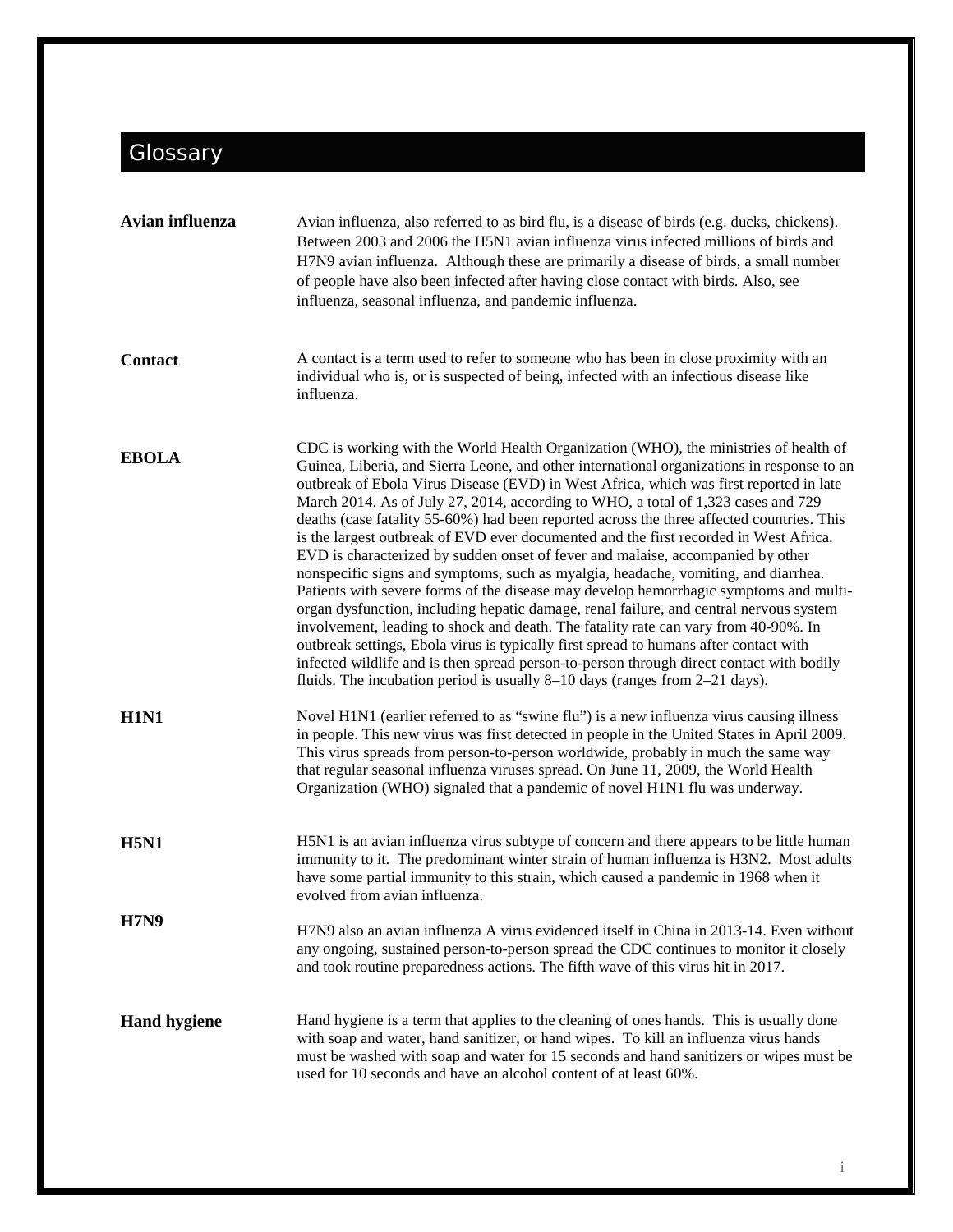| Human-to-human<br>transmission | Human-to-human transmission refers to the ability of an infectious disease to be passed<br>continuously from one person to another. Some viruses can be transmitted between<br>animals (animal-to-animal), some can be transmitted from animal-to-human (and vice<br>versa), and some can be transmitted from human-to-human.                                                                                                                                                                                                                                                                                                                                                                                                                                                                                                                                                                                                                                                                                                                                                                                                                                                                                                                                                                       |
|--------------------------------|-----------------------------------------------------------------------------------------------------------------------------------------------------------------------------------------------------------------------------------------------------------------------------------------------------------------------------------------------------------------------------------------------------------------------------------------------------------------------------------------------------------------------------------------------------------------------------------------------------------------------------------------------------------------------------------------------------------------------------------------------------------------------------------------------------------------------------------------------------------------------------------------------------------------------------------------------------------------------------------------------------------------------------------------------------------------------------------------------------------------------------------------------------------------------------------------------------------------------------------------------------------------------------------------------------|
| <b>Infection control</b>       | Infection control is a broad term used to describe a number of measures designed to<br>detect, prevent, and contain the spread of infectious disease. Some measures include<br>hand washing, respiratory etiquette, use of personal protective equipment (PPE),<br>prophylaxis, isolation, and quarantine.                                                                                                                                                                                                                                                                                                                                                                                                                                                                                                                                                                                                                                                                                                                                                                                                                                                                                                                                                                                          |
| <b>Infectious disease</b>      | An infectious disease, or communicable disease, is caused by the entrance of organisms<br>(e.g. viruses, bacteria, fungi) into the body which grow and multiply there to cause<br>illness. Infectious diseases can be transmitted, or passed, by direct contact with an<br>infected individual, their discharges (e.g. breath), or with an item touched by them.                                                                                                                                                                                                                                                                                                                                                                                                                                                                                                                                                                                                                                                                                                                                                                                                                                                                                                                                    |
| <b>Influenza</b>               | Influenza is a viral disease that causes high fever, sore throat, cough, and muscle aches.<br>It usually affects the respiratory system but sometimes affects other organs. It is spread<br>by infectious droplets that are coughed or sneezed into the air. These droplets can land<br>on the mucous membranes of the eyes or mouth or be inhaled into the lungs of another<br>person. Infection can also occur from contact with surfaces contaminated with infectious<br>droplets and respiratory secretions. Also, see seasonal, avian, and pandemic influenza.                                                                                                                                                                                                                                                                                                                                                                                                                                                                                                                                                                                                                                                                                                                                 |
| <b>Isolation</b>               | Isolation is when sick people are asked to remain in one place (e.g. home, hospital),<br>away from the public, until they are no longer infectious.                                                                                                                                                                                                                                                                                                                                                                                                                                                                                                                                                                                                                                                                                                                                                                                                                                                                                                                                                                                                                                                                                                                                                 |
| <b>MERS</b>                    | Middle East Respiratory Syndrome (MERS) is an illness caused by a virus (more<br>specifically, a coronavirus) called Middle East Respiratory Syndrome Coronavirus<br>(MERS-CoV). MERS affects the respiratory system (lungs and breathing tubes). Most<br>MERS patients developed severe acute respiratory illness with symptoms of fever, cough<br>and shortness of breath. Health officials first reported the disease in Saudi Arabia in<br>September 2012. Through retrospective investigations, health officials later identified<br>that the first known cases of MERS occurred in Jordan in April 2012. So far, all cases of<br>MERS have been linked to countries in and near the Arabian Peninsula. MERS-CoV has<br>spread from ill people to others through close contact, such as caring for or living with an<br>infected person. However, there is no evidence of sustained spreading in community<br>settings.                                                                                                                                                                                                                                                                                                                                                                        |
| Pandemic influenza             | A pandemic influenza, or pandemic flu, occurs when a new subtype of influenza virus:<br>1) develops and there is little or no immunity (protection due to previous infection or<br>vaccination) in the human population; 2) it is easily passed from human to human; 3) is<br>found in many countries; and, 4) causes serious illness in humans. An influenza<br>pandemic can occur when a non-human (novel) influenza virus gains the ability for<br>efficient and sustained human-to-human transmission and then spreads globally.<br>Influenza viruses that have the potential to cause a pandemic are referred to as 'influenza<br>viruses with pandemic potential.' Examples of influenza viruses with pandemic potential<br>include avian influenza A (H5N1)(http://www.cdc.gov/flu/avianflu/h5n1-people.htm)<br>and <u>avian influenza H7N9(http://www.cdc.gov/flu/avianflu/h7n9-virus.htm)</u> , which are<br>two different "bird flu" viruses. These are non-human viruses (i.e., they are novel among<br>humans and circulate in birds in parts of the world) so there is little to no immunity<br>against these viruses among people. Human infections with these viruses have occurred<br>rarely, but if either of these viruses was to change in such a way that it was able to infect |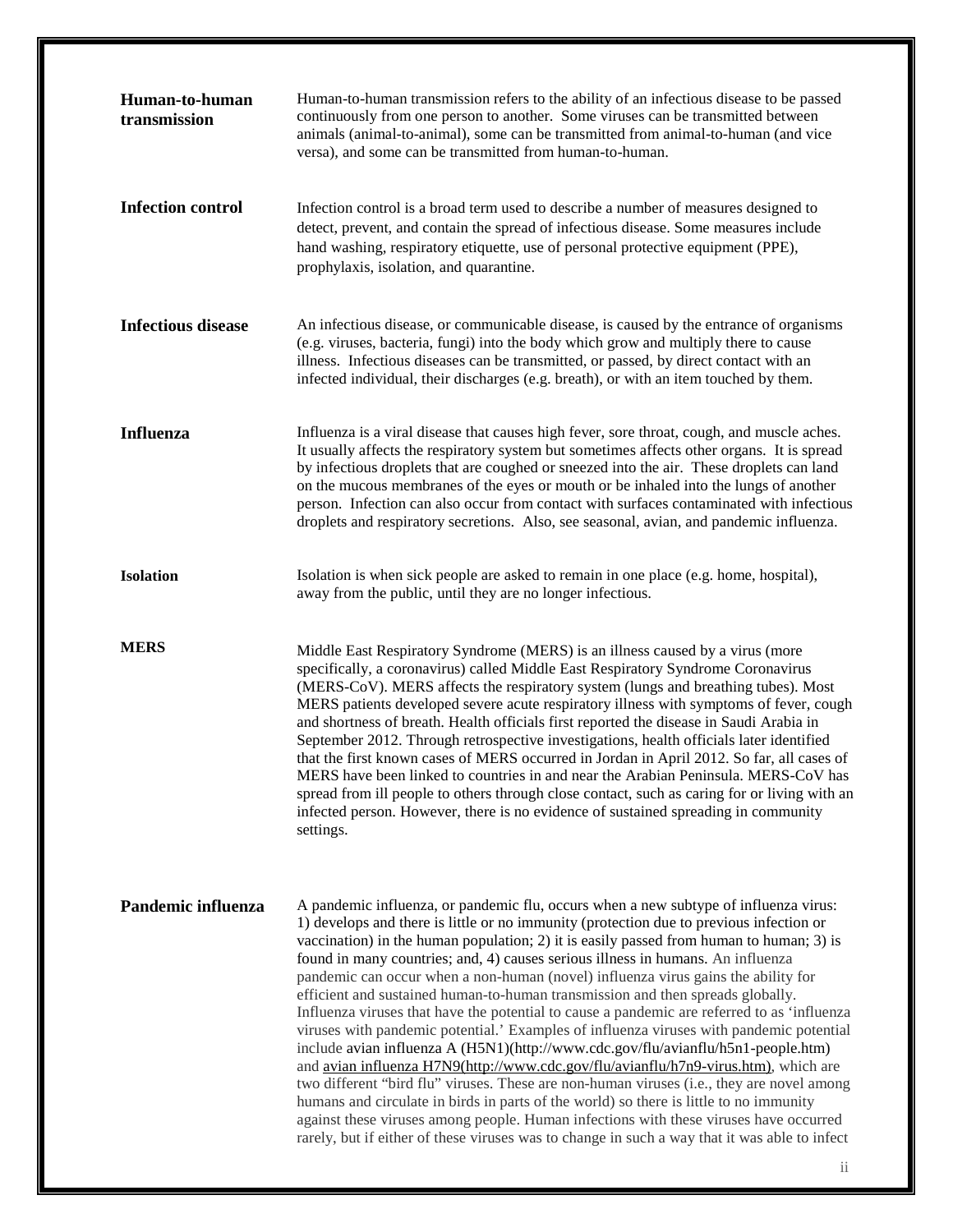|                                                      | humans easily and spread easily from person to person, an influenza pandemic could<br>result. Also, see influenza, seasonal influenza, and avian influenza.                                                                                                                                                                                                                                                                                                                                                                                                                                                                                                           |
|------------------------------------------------------|-----------------------------------------------------------------------------------------------------------------------------------------------------------------------------------------------------------------------------------------------------------------------------------------------------------------------------------------------------------------------------------------------------------------------------------------------------------------------------------------------------------------------------------------------------------------------------------------------------------------------------------------------------------------------|
| <b>Personal Protective</b><br><b>Equipment (PPE)</b> | PPE is specialized clothing or equipment worn to protect someone against a hazard<br>including an infectious disease. It can range from a mask or a pair of gloves to a<br>combination of gear that might cover some or all of the body.                                                                                                                                                                                                                                                                                                                                                                                                                              |
| <b>Prophylaxis</b>                                   | Prophylaxis is an infection control measure whereby anti-microbial, including anti-viral,<br>medications are taken by a healthy individual (e.g. nurse, contact) to prevent illness<br>before or after being exposed to an individual with an infectious disease (e.g. influenza).                                                                                                                                                                                                                                                                                                                                                                                    |
| Quarantine                                           | A quarantine is when people who have been in close proximity to an infected person, but<br>appear healthy, are asked to remain in one place, away from the general public, until it<br>can be determined that they have not been infected.                                                                                                                                                                                                                                                                                                                                                                                                                            |
| <b>Respiratory etiquette</b>                         | Respiratory etiquette, or good coughing and sneezing manners, is one way of minimizing<br>the spread of viruses which are passed from human-to-human in the tiny droplets of<br>moisture that come out of the nose or mouth when coughing, sneezing, or talking.<br>Healthy and sick people should cover their nose and mouth when sneezing, coughing, or<br>blowing their nose and then put the used tissue in the trash to prevent the spread of<br>germs.                                                                                                                                                                                                          |
| <b>Seasonal influenza</b>                            | Seasonal influenza, commonly referred to as the flu, is an infectious disease. In the<br>United States, flu season usually occurs between December and March. The influenza<br>virus is one that has the ability to change easily; however, there is usually enough<br>similarity in the virus from one year to the next that the general population is partially<br>immune from previous infection or vaccination. Each year experts monitor the influenza<br>virus and create a new vaccine to address changes in the virus. For this reason people<br>are encouraged to get a flu shot each year. Also, see influenza, avian influenza, and<br>pandemic influenza. |
| Social distancing                                    | Social distancing is an infection control strategy that includes methods of reducing the<br>frequency and closeness of contact between people to limit the spread of infectious<br>diseases. Generally, social distancing refers to the avoidance of gatherings with many<br>people.                                                                                                                                                                                                                                                                                                                                                                                  |
| <b>Zika Virus</b>                                    | A virus transmitted primarily by Aedes mosquitoes causes Zika virus disease. People<br>with Zika virus disease can have symptoms including mild fever, skin rash,<br>conjunctivitis, muscle and joint pain, malaise or headache. These symptoms normally last<br>for 2-7 days. There is scientific consensus that Zika virus is a cause of microcephaly and<br>Guillain-Barré syndrome. Links to other neurological complications are also being<br>investigated                                                                                                                                                                                                      |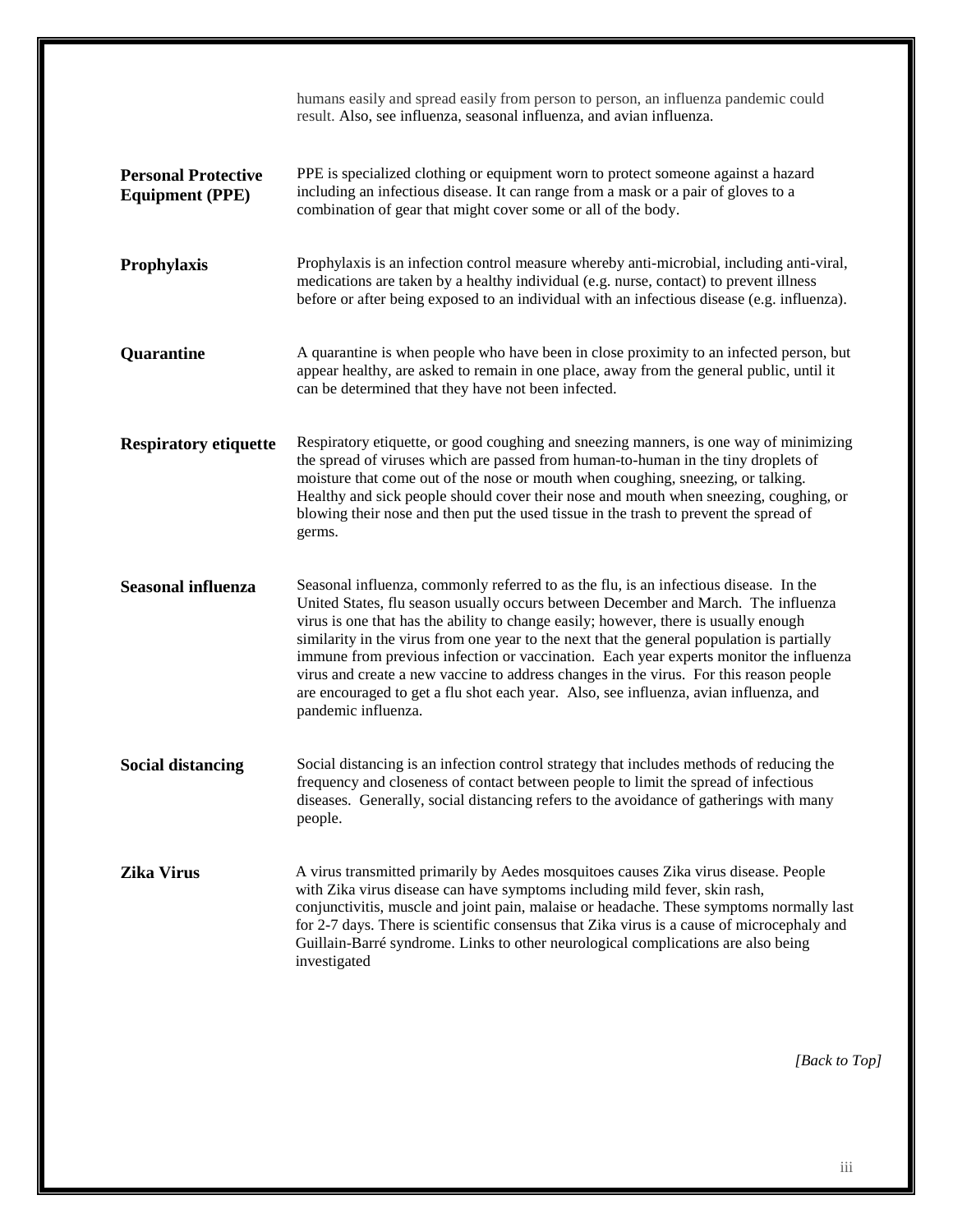# 1. Purpose & Objectives

The primary purpose of the Pandemic Influenza Response and Continuity of Operations Plan is to enable the Town of Prescott Valley to respond effectively and efficiently and to ensure that essential operations are maintained during an influenza pandemic and educate the staff and public in preparedness and response measures.

Town of Prescott Valley objectives during a local pandemic influenza are the following:

- 1. Reduce transmission of the pandemic virus strain among our employees, clients, and partners.
- 2. Minimize illness among employees and clients.
- 3. Maintain mission-critical operations and services.
- 4. Minimize social disruptions and the economic impact of a pandemic.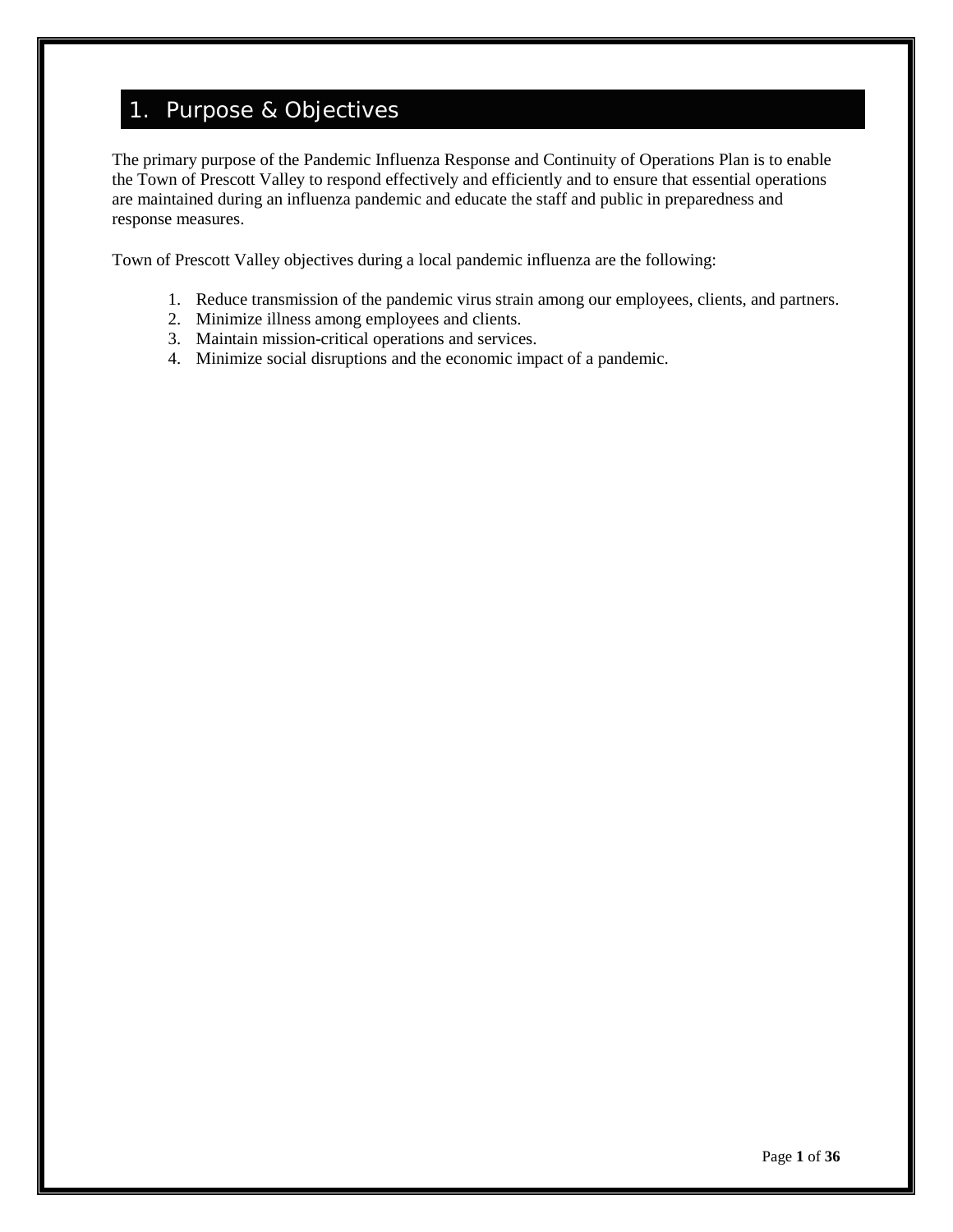# 2. Supporting Plans & Agencies

The Town has a plan addressing emergency response and recovery. The Pandemic Influenza Continuity of Operations Plan will be implemented in conjunction with the following plans or information derived from these primary agencies:

- 1. Town of Prescott Valley Disaster Guides and Plans
- 2. Yavapai County Community Health Services Public Health Preparedness and Response Pandemic Influenza Response Plan (YCCHS)
- 3. Arizona Department of Health Services (ADHS)
- 4. U. S. Centers for Disease Control and Prevention (CDC)
- 5. World Health Organization (WHO)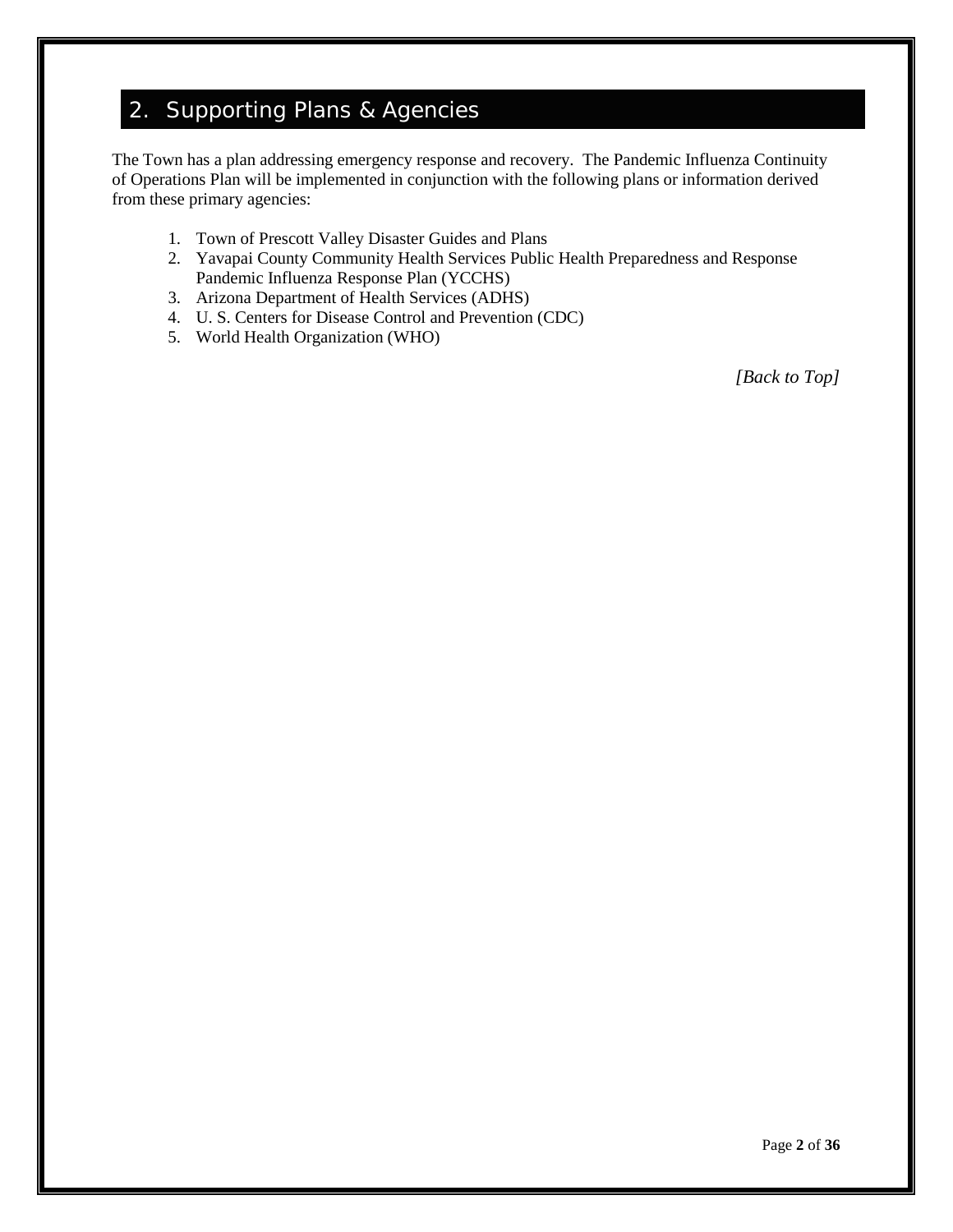# 3. Overview & Context

## **3.1 PANDEMIC OVERVIEW**

Severe influenza pandemics represent one of the greatest potential threats to the public's health. Pandemics are distinct from seasonal influenza epidemics that happen nearly every year, causing an average of 36,000 deaths annually in the United States. Influenza viruses that circulate globally in humans cause seasonal influenza epidemics. Over time, people develop some degree of immunity to these viruses, and vaccines are developed annually to protect people from serious illness. Pandemic influenza refers to a worldwide epidemic due to a new, dramatically different strain of influenza virus, to which there is no immunity. The new virus strain may spread rapidly from person to person and, if severe, may cause high levels of disease and death around the world. The Centers for Disease Control and Prevention (CDC) estimates that in the U.S. alone, an influenza pandemic could infect up to 200 million people and cause between 200,000 and 1,900,000 deaths.

In 2009, the worldwide public health and scientific community was concerned about the potential for a pandemic to arise from the widespread avian influenza A (H5N1) found in birds across several continents. However, in late April that year, the World Health Organization announced the emergence of a novel influenza A virus - H1N1 – deemed the start of the 2009 influenza pandemic. This new strain of virus is contagious, spreading easily from one person to another and from one country to another. World Health Organization (WHO) and Center for Disease Control (CDC) experts cautioned that we were in the early days of the pandemic.

On June 11, 2009 the World Health Organization declared a Phase Six level (increased and sustained transmission in the general population), the highest level on the Pandemic Alert Stage chart. "The virus is spreading under a close and careful watch. No previous pandemic has been detected so early or watched so closely, in real-time, right at the very beginning", stated Margaret Chan, Director-General of the World Health Organization. Many people were struck with the virus and succumbed to it.

Ever vigilant, the CDC and WHO kept a watchful eye on the 2013 avian influenza A (H7N9) in China. While there is no evidence of ongoing, sustained person-to-person spread of it, the CDC is following the situation closely and coordinating with domestic and international partners. The CDC is taking routine preparedness actions as they always do whenever a new virus with pandemic potential is identified including developing a candidate vaccine virus to produce a vaccine in case it is needed. As recently as January 2014, a case of the avian influenza A H5N1 was reported in Canada in a gentleman who had recently been visiting in China. Corona virus (MERS-CoV) is currently active (2017) in Liberia, Lebanon and Saudi Arabia as is the Wild Polio Virus (WPV) in Pakistan, Cameroon and Syria (2014).

The world began pandemic preparedness in 2006 and has now realized the benefits of those investments with the first waves of illness. Viruses continue to spread world-wide today. Severity levels have varied over the global versus national versus local levels. Locally, the severity level of H1N1 has been moderate, but that is subject to change with the unpredictable-ness of evolving viruses. Efforts continue at all levels to closely monitor the virus and continue response preparations. It is difficult to predict the severity of a pandemic as a virus evolves.

There are several characteristics of influenza pandemic that differentiate it from other public health emergencies. Unlike other natural disasters, where any disruption to business service provision is likely to be infrastructure-related, disruption to business operations in the event of a pandemic is anticipated to be human and material oriented. A pandemic has the potential to cause illness in a very large number of people, overwhelm the health care system, and jeopardize services by causing high levels of absenteeism in the workforce. Basic services, such as health care, law enforcement, fire, emergency response,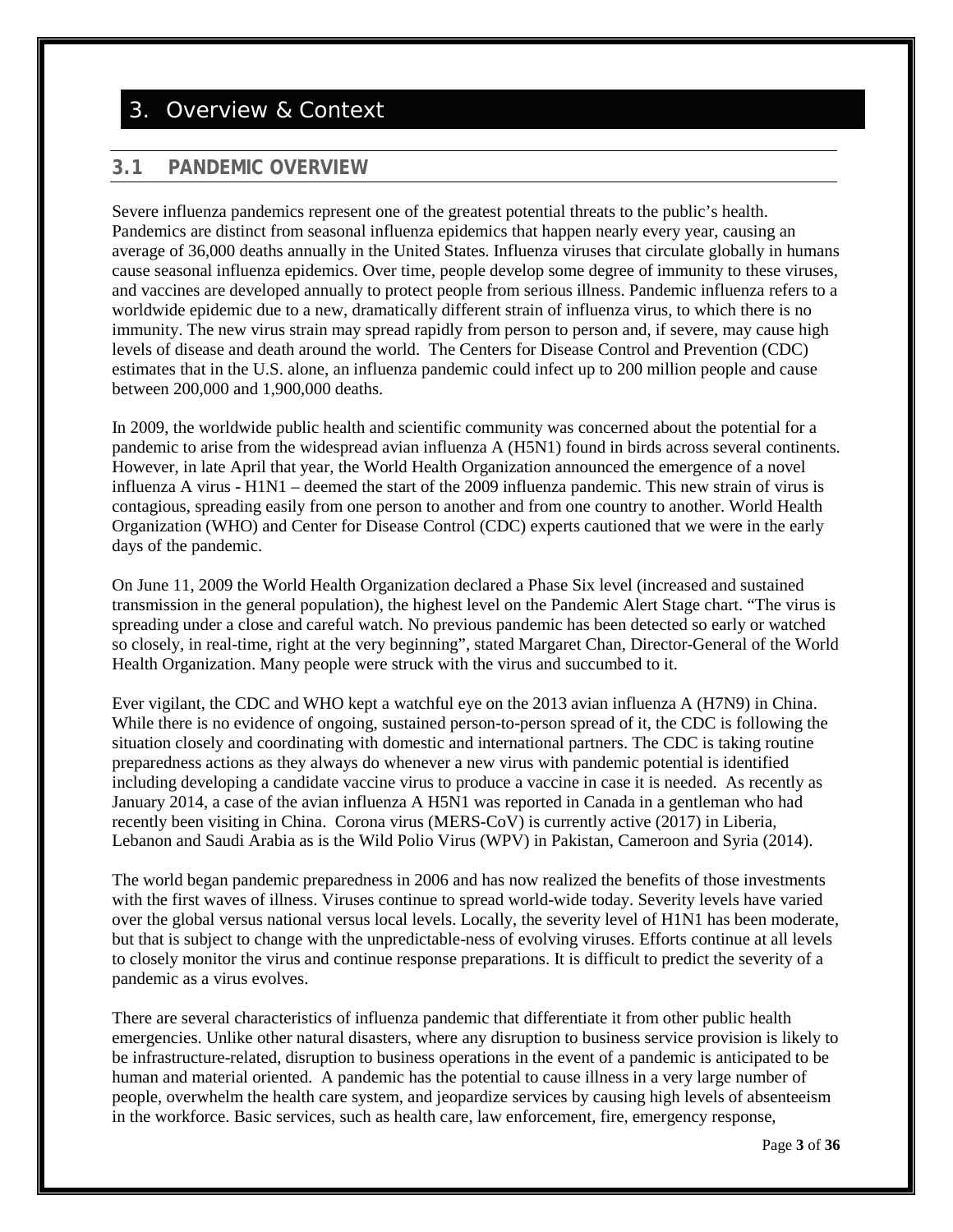communications, transportation, and utilities could be disrupted during a pandemic. Finally, the pandemic, unlike many other emergency events, could last many months and affect many areas throughout the world simultaneously.

In a pandemic situation, the goal is to slow the spread of disease to prevent illness. The most effective strategy to accomplish this is through vaccination each year as effective vaccines may be limited in supply at the onset of a pandemic strain of influenza. Vaccination priorities will likely be established for differing age groups and roles of the population when the effective vaccine for a particular pandemic strain is available. Other infection control strategies such as social distancing, improved hygiene and respiratory etiquette, isolation, and quarantine may be used to control the spread of disease. The population is encouraged to develop an emergency preparedness plan if they have not done so already.

## **3.2 ROLE OF YAVAPAI COUNTY COMMUNITY HEALTH SERVICES**

The Yavapai County Community Health Services will be the lead agency in coordinating countywide public health and emergency medical response and will activate its Public Health Incident Management System when a unified response is necessary.

The epidemiology of a new influenza virus strain and the current situation will influence the department's response. Specific guidance, based on up-to-date intelligence, will be provided throughout each alert stage.

## **3.3 ROLE OF TOWN OF PRESCOTT VALLEY**

During an influenza pandemic the Town Emergency Operations Center (EOC) will be responsible for maintaining essential community services in line with its mission and supporting the emergency health response. The Town will activate its EOC when unified internal response is necessary and communicate upon activation. The Town will maintain communications with the Yavapai County Emergency Management Services and will implement recommended procedures that promote the health and safety of employees and residents and visitors. Table 1 details possible activities that the Town will implement throughout the influenza pandemic alert stages.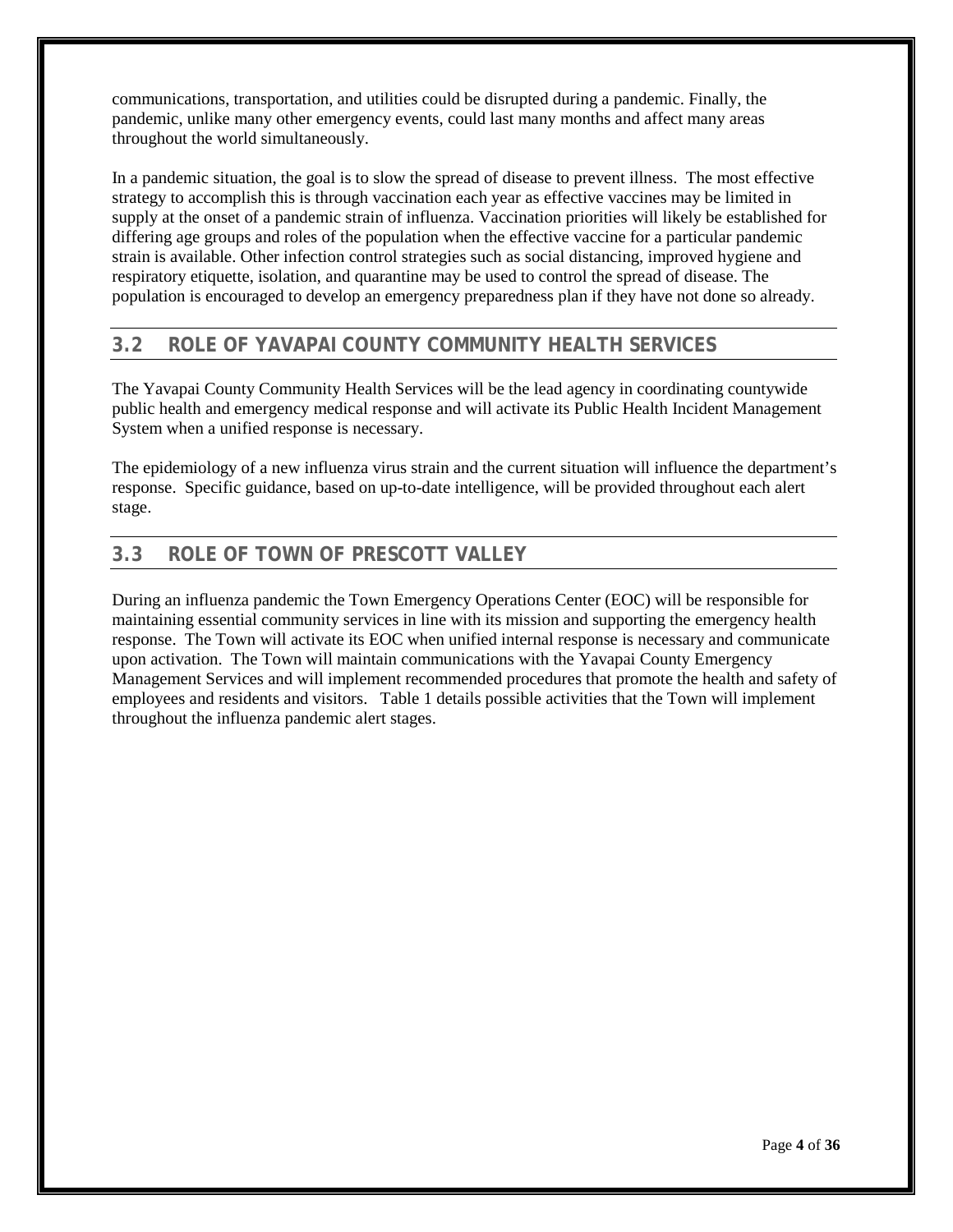|  |  |  |  | Table 1. Town of Prescott Valley Pandemic Management Overview |  |
|--|--|--|--|---------------------------------------------------------------|--|
|--|--|--|--|---------------------------------------------------------------|--|

| Alert<br><b>Stage</b>                 | <b>Overview of Possible Activities</b>                                                                                                                                                                                                                                                                                                                                                                                                                                                                                                                                                                                                                                                                                                                                                                                                                                                                                                                                                                                                                                                                                           |
|---------------------------------------|----------------------------------------------------------------------------------------------------------------------------------------------------------------------------------------------------------------------------------------------------------------------------------------------------------------------------------------------------------------------------------------------------------------------------------------------------------------------------------------------------------------------------------------------------------------------------------------------------------------------------------------------------------------------------------------------------------------------------------------------------------------------------------------------------------------------------------------------------------------------------------------------------------------------------------------------------------------------------------------------------------------------------------------------------------------------------------------------------------------------------------|
| $Yellow = Prepare$                    | • Collaborate with Yavapai County Emergency Management<br>• Collaborate with Yavapai County Health Services<br>• Determine what are essential services<br>• Establish an employee skill pool<br>• Each department head will establish a succession plan for their office<br>• Establish any necessary practices<br>• Finalize Pandemic Influenza Response & Continuity of Operations Plan<br>• Inform and train employees to recognize flu symptoms, about hygiene<br>measures, what to do if they think they are sick, and how to keep their<br>family healthy<br>• Assist employees and the public with the development of a<br>personal/family disaster plan<br>• Share best practices with other organizations, associations, and<br>businesses in the community to improve community response efforts.<br>• Enhance internal disease control surveillance<br>• Educate businesses, organizations that serve populations with special<br>needs, and the general public<br>• Assist with training of Town disaster service workers<br>• Stockpile materials and resources necessary for continuation of essential<br>services |
| $\frac{\text{Red} =}{\text{Respond}}$ | • Initiate Town emergency response system<br>• Manage essential operations<br>• Provide regular information updates to staff, partners, and public<br>• Activate infection control measures<br>• Track employees who report ill<br>• Disseminate sneezing, coughing etiquette posters (public places)<br>• Disseminate antibacterial/antiseptic hand wipes (in house)<br>• Provide infection control guidance (e.g. isolation, quarantine, social<br>distancing)<br>• Share real-time accurate information with town agencies and public<br>• Carry out disease surveillance and control activities                                                                                                                                                                                                                                                                                                                                                                                                                                                                                                                              |
|                                       | • Resume normal city services as able, based on staffing<br>• Assist employees and community in recovery<br>• Evaluate response and update plan                                                                                                                                                                                                                                                                                                                                                                                                                                                                                                                                                                                                                                                                                                                                                                                                                                                                                                                                                                                  |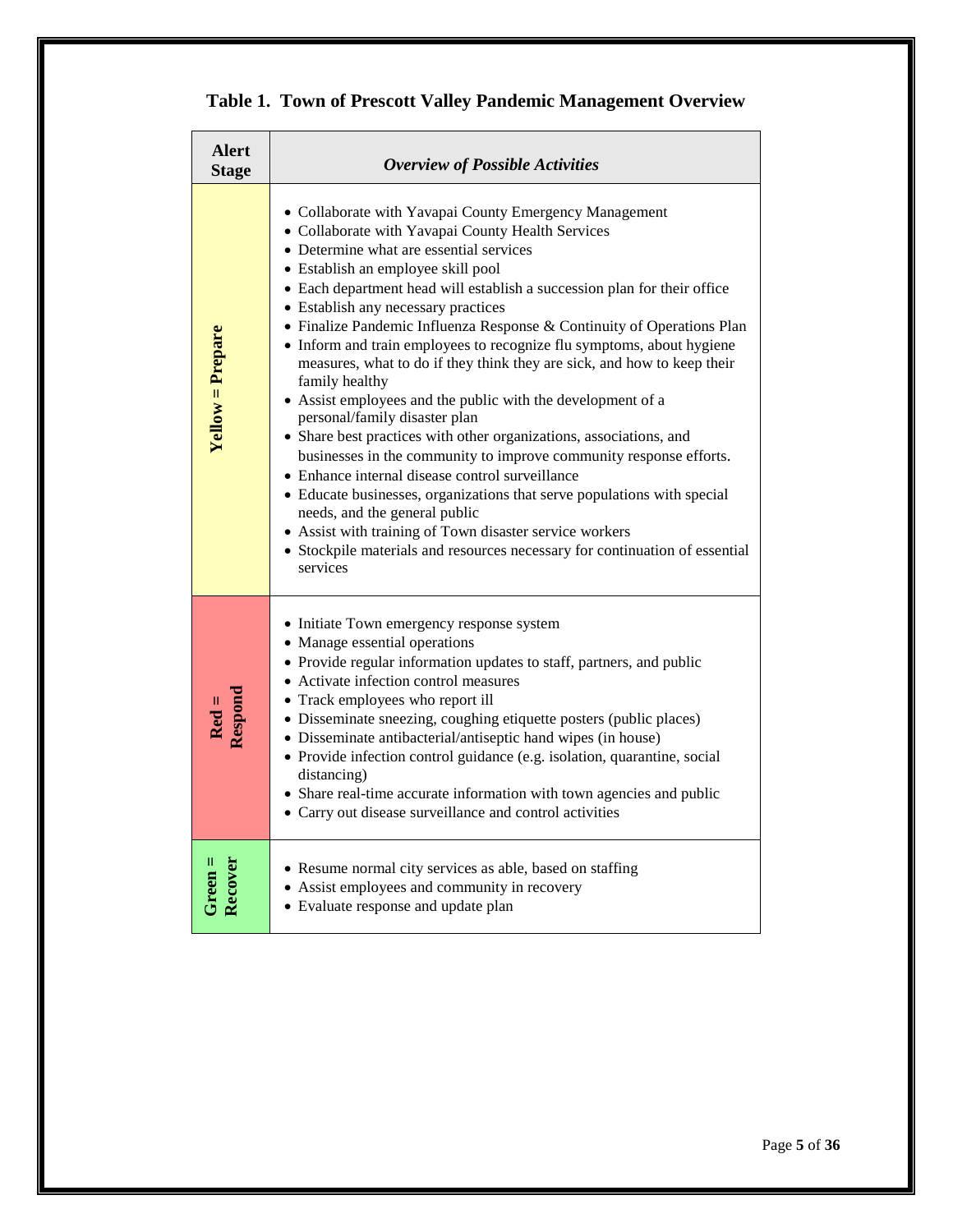## **3.4 EXECUTIVE SUMMARY**

Response activities will be carried out in collaboration with the Arizona Department of Health Services (ADHS), Yavapai County Emergency Management (YCEM), Yavapai County Community Health Services (YCCHS) and other state and local agencies, and volunteer organizations. This plan serves as an annex to the Prescott Valley Emergency Operations Plan.

This plan follows the U.S. Centers for Disease Control and Prevention (CDC) pandemic influenza plan, and is divided into four periods:

#### **Interpandemic Period**

- o Phase One: No new influenza virus subtypes have been detected in humans. An influenza subtype that has caused human infection may be present in animals. If present in animals, the risk of human infection or disease is considered to be low.
- o Phase Two: No new influenza virus subtypes have been detected in humans. However, a circulating animal influenza virus poses some risk of human disease.
- **Pandemic Alert Period (notification of critical systems and personnel of the impending activation)**
	- o Phase Three: Human infection(s) with a new subtype but no human to human spread or at most rare instances of spread to a close contact.
	- o Phase Four: Small cluster(s) with limited human to human transmission but spread is highly localized, suggesting that the virus is not well adapted to humans.
	- o Phase Five: Larger cluster(s) but human to human spread is still localized, suggesting the virus is becoming increasingly better adapted to humans but may not be fully transmissible (substantial risk).

#### **Pandemic Period**

o Phase Six: Pandemic phase with increased and sustained transmission in the general population.

#### **Post-Pandemic Period**

o Recovery efforts, preparation for subsequent waves and plan evaluation/update.

Once the World Health Organization (WHO) has declared that the world has entered Pandemic Phase Five, the CDC will frequently provide guidance based on the **Pandemic Severity Index** (below) that uses the case fatality ratio (the proportion of deaths among clinically ill persons) as the critical driver for categorizing the severity of a future pandemic, which could vary from mild to catastrophic. Future pandemics will be assigned to one of five categories of increasing severity as follows:

- **Category 1: less than 0.1% Case Fatality Ratio**
- **Category 2: from 0.1% up to 0.5% Case Fatality Ratio**
- **Category 3: from 0.5% up to 1.0% Case Fatality Ratio**
- **Category 4: from 1.0% up to 2.0% Case Fatality Ratio**
- **Category 5: greater than 2.0% Case Fatality Ratio**

**See Pandemic Severity Index Table below.**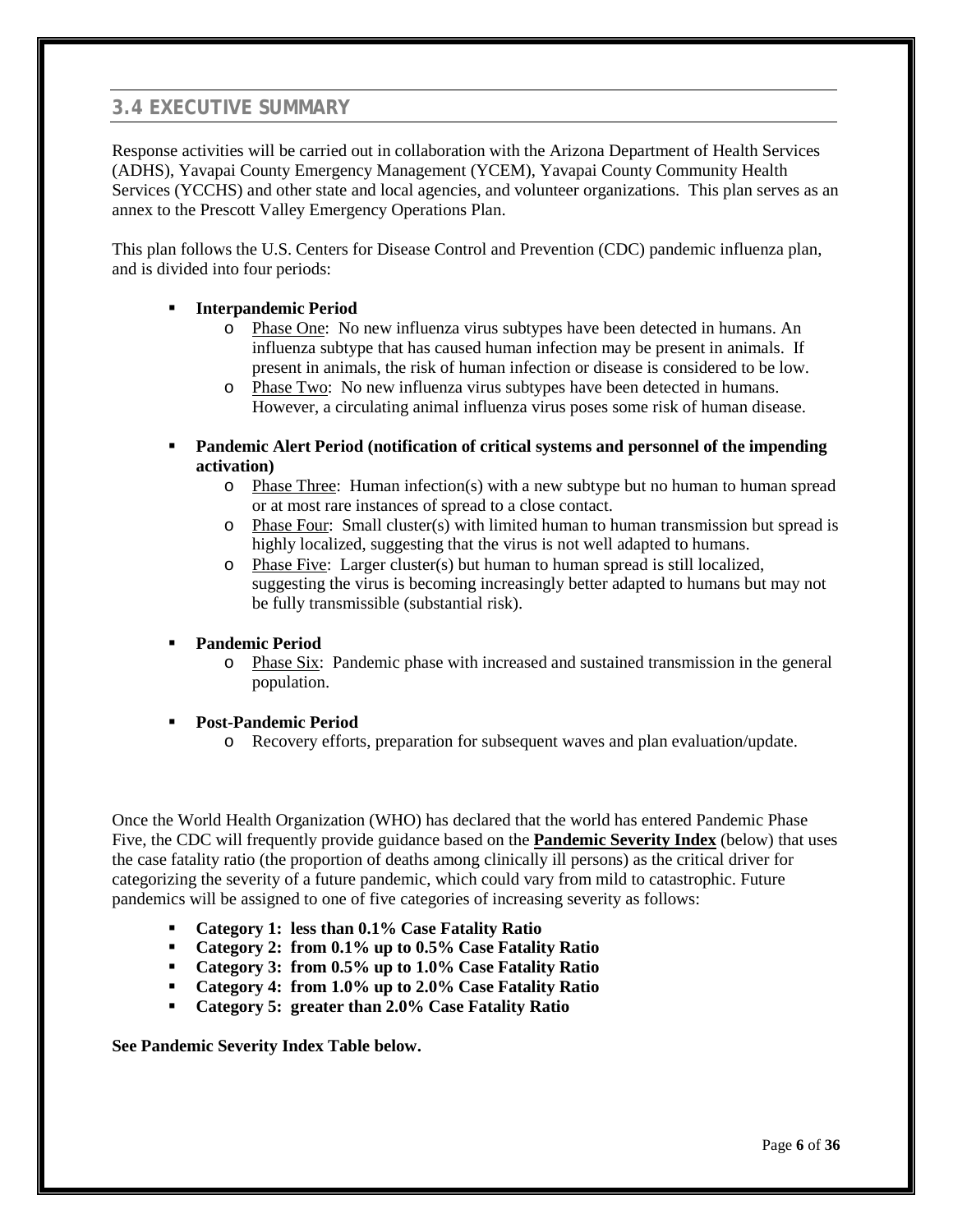This WHO Pandemic Severity Index provides a tool for local decision making as to when to implement strategies of community containment. See table below.

|                                                                                                                                                                                                          |                                                                                                                                                | <b>WHO Pandemic Severity Index</b>  |                           |                              |  |  |
|----------------------------------------------------------------------------------------------------------------------------------------------------------------------------------------------------------|------------------------------------------------------------------------------------------------------------------------------------------------|-------------------------------------|---------------------------|------------------------------|--|--|
| *Interventions by Setting                                                                                                                                                                                |                                                                                                                                                | <b>Category 1</b>                   | Category 2 and 3          | Category 4 and 5             |  |  |
| Home<br>Voluntary Isolation of all at home<br>adults and children, combine with use<br>of antiviral treatment as available and<br>indicated                                                              |                                                                                                                                                | Recommend†§                         | Recommend†§               | Recommend†§                  |  |  |
| Voluntary Quarantine of household<br>members¶ in homes with ill persons<br>(adults & children), consider<br>combining with antiviral prophylaxis<br>if effective, feasible, and quantities<br>sufficient |                                                                                                                                                | <b>Generally Not</b><br>Recommended | Consider**                | Recommend**                  |  |  |
|                                                                                                                                                                                                          | <b>School</b>                                                                                                                                  |                                     |                           |                              |  |  |
|                                                                                                                                                                                                          | <b>Child Social Distancing</b><br>Dismissal of students from<br>schools and school based<br>activities, and closure of child<br>care programs. | Generally Not<br>Recommended        | Consider†;<br>$<$ 4 weeks | Recommend:<br>$<$ 12 weeks§§ |  |  |
| $\overline{\phantom{a}}$                                                                                                                                                                                 | Reduce out-of-school contacts<br>and community mixing                                                                                          | Generally Not<br>Recommended        | Consider†;<br>$<$ 4 weeks | Recommend;<br>$<$ 12 weeks§§ |  |  |
|                                                                                                                                                                                                          | <b>Workplace/Community</b><br><b>Adult Social Distancing</b>                                                                                   |                                     |                           |                              |  |  |
| $\overline{\phantom{a}}$                                                                                                                                                                                 | Decrease number of social<br>contacts (encourage<br>teleconferences, alternatives to<br>fact-to-face meetings)                                 | Generally Not<br>Recommended        | Consider                  | Recommend                    |  |  |
| $\overline{\phantom{0}}$                                                                                                                                                                                 | Increase distance between<br>persons (reduce density in public<br>transit, workplace)                                                          | Generally Not<br>Recommended        | Consider                  | Recommend                    |  |  |
|                                                                                                                                                                                                          | Modify, postpone, or cancel<br>selected public gatherings to<br>promote social distancing                                                      | Generally Not<br>Recommended        | Consider                  | Recommend                    |  |  |
| $\qquad \qquad \blacksquare$                                                                                                                                                                             | Modify work place schedules and<br>practices (telework, staggered<br>shifts)                                                                   | <b>Generally Not</b><br>Recommended | Consider                  | Recommend                    |  |  |

\* All interventions should be used in combination with other infection control measures, including hand hygiene, cough etiquette, and personal protective equipment such as face masks.

† This intervention may be combined with the treatment of sick individuals using antiviral medications and with vaccine campaigns, if supplies are available.

§ Many sick individuals who are not critically ill may be managed safely at home

¶ Household members of homes with sick individuals would be advised to stay home

\*\* Combine with antiviral medications to household contacts as available

†† consider short-term implementation of this measure – less than 4 weeks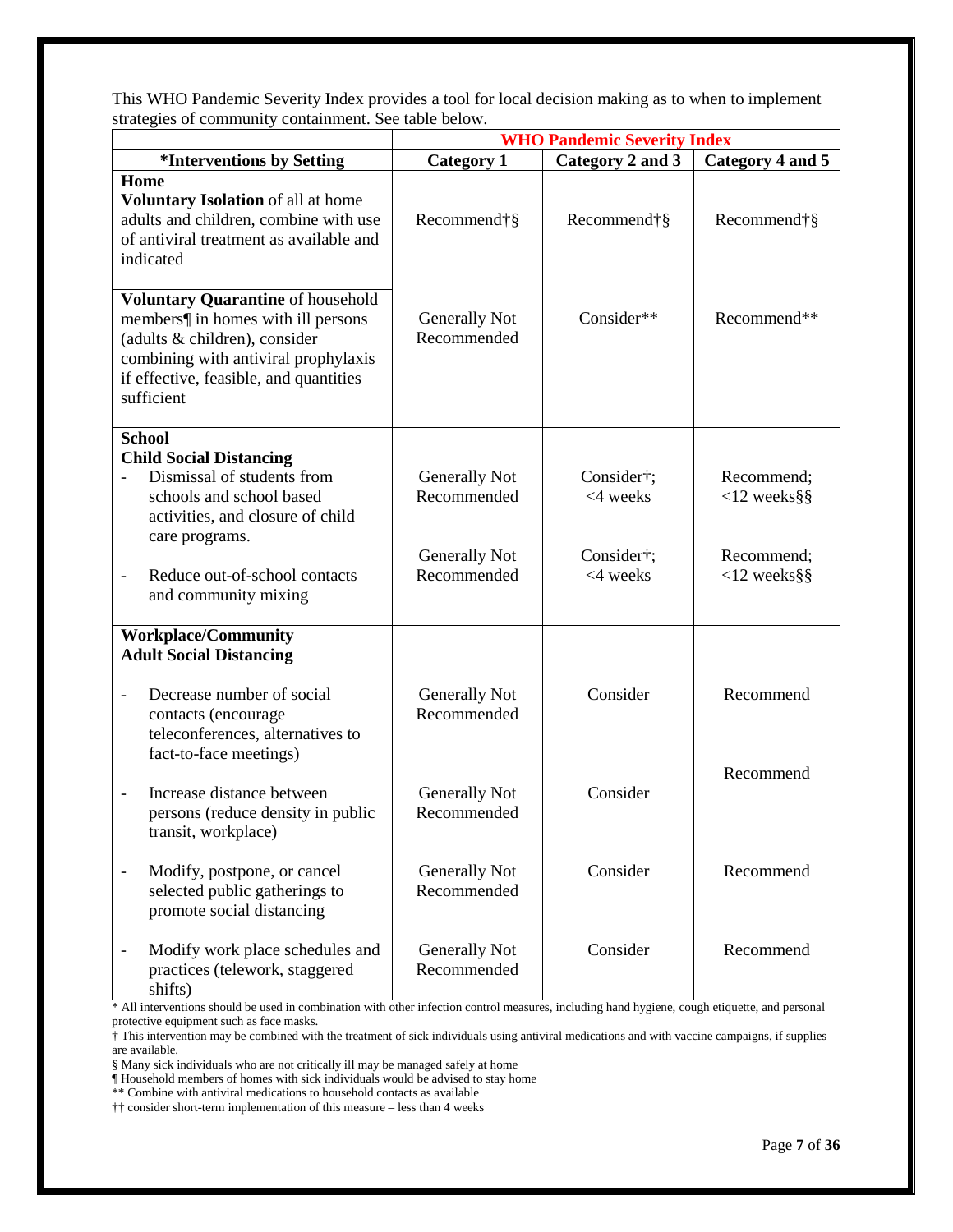§§ Plan for prolonged implementation of this measure – 1 to 3 months; actual duration may vary depending on transmission in the community as the pandemic wave is expected to last 6-8 weeks.

| <b>WHO Phases</b>            |                                          |                | <b>Federal Government Response Stages</b> |  |  |
|------------------------------|------------------------------------------|----------------|-------------------------------------------|--|--|
| <b>INTER-PANDEMIC PERIOD</b> |                                          |                |                                           |  |  |
| Phase                        | No viruses circulating among animals     |                |                                           |  |  |
| $\mathbf{1}$                 | have been reported to cause infections   |                |                                           |  |  |
|                              | in humans                                |                |                                           |  |  |
| Phase                        | An animal influenza virus circulating    |                |                                           |  |  |
| $\overline{2}$               | among domesticated or wild animals       |                |                                           |  |  |
|                              | is known to have caused infection in     | $\theta$       | New domestic animal outbreak in at-       |  |  |
|                              | humans, and is therefore considered a    |                | risk country                              |  |  |
|                              | potential pandemic threat.               |                |                                           |  |  |
|                              | PANDEMIC ALERT PERIOD                    |                |                                           |  |  |
| Phase                        | Animal or human-animal influenza         | $\theta$       | New domestic animal outbreak in at-       |  |  |
| 3                            | reassortant virus has caused sporadic    |                | risk country                              |  |  |
|                              | cases or small clusters of disease in    | <b>Stage</b>   |                                           |  |  |
|                              | people, but has not resulted in human-   | 1              | Suspected human outbreak overseas         |  |  |
|                              | human transmission sufficient to         |                |                                           |  |  |
|                              | sustain community level outbreaks.       |                |                                           |  |  |
|                              | Limited human-to-human                   |                |                                           |  |  |
|                              | transmission may occur under some        |                |                                           |  |  |
|                              | circumstances.                           |                |                                           |  |  |
| Phase                        | Verified human-to-human                  |                |                                           |  |  |
| $\overline{4}$               | transmission of an animal or human-      |                |                                           |  |  |
|                              | animal influenza reassortant virus able  |                |                                           |  |  |
|                              | to cause community level outbreaks.      |                |                                           |  |  |
|                              | Indicates a significant increase in risk |                |                                           |  |  |
|                              | of a pandemic but does not necessarily   | <b>Stage</b>   | Confirmed human outbreak overseas         |  |  |
|                              | mean that a pandemic is a forgone        | $\overline{2}$ |                                           |  |  |
|                              | conclusion.                              |                |                                           |  |  |
|                              | *** ALERT PHASE***                       |                |                                           |  |  |
| Phase                        | (notification of critical systems and    |                |                                           |  |  |
| 5                            | personnel of the impending activation)   |                |                                           |  |  |
|                              | Human to human spread of the virus       |                |                                           |  |  |
|                              | into at least 2 countries in one WHO     |                |                                           |  |  |
|                              | region. Strong signal that a pandemic    |                |                                           |  |  |
|                              | is imminent. (substantial pandemic       |                |                                           |  |  |
|                              | risk)                                    |                |                                           |  |  |
|                              | PANDEMIC PERIOD                          |                |                                           |  |  |
|                              | ***STANDBY PHASE***                      | <b>Stage</b>   | Widespread human outbreaks in             |  |  |
|                              | The Pandemic Phase characterized by      | 3              | multiple locations overseas               |  |  |
| Phase                        | community level outbreaks in at least    | <b>Stage</b>   | First human case in North America         |  |  |
| 6                            | one other country in a different WHO     | $\overline{4}$ |                                           |  |  |
|                              | region in addition to the criteria       |                |                                           |  |  |
|                              | defined in Phase 5. Global pandemic      | <b>Stage</b>   | <b>Spread throughout United States</b>    |  |  |
|                              | is under way.                            | 5              |                                           |  |  |
|                              | *** ACTIVATE PHASE***                    | <b>Stage</b>   | Recovery and preparation for              |  |  |
|                              | (Implementation of the specified         | 6              | subsequent waves                          |  |  |
|                              | pandemic mitigation measures)            |                |                                           |  |  |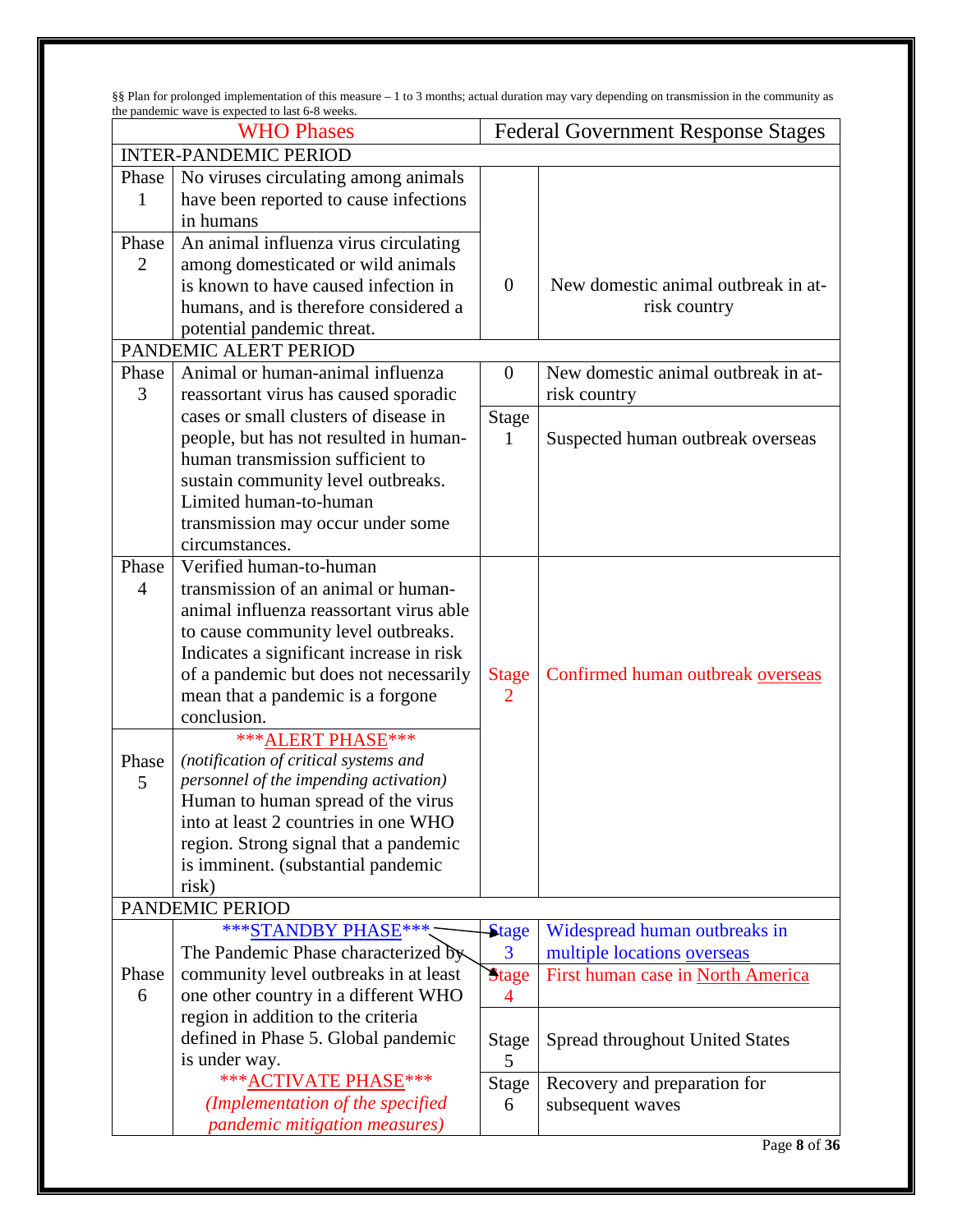| <b>IMMEDIATELY IF lab-confirmed</b> |  |  |
|-------------------------------------|--|--|
| human case cluster with evidence of |  |  |
| community transmission in           |  |  |
| <b>ARIZONA</b>                      |  |  |

| <b>Community Strategy for Pandemic Influenza Mitigation</b> |                                                      |                                                    |                                                    |  |  |  |
|-------------------------------------------------------------|------------------------------------------------------|----------------------------------------------------|----------------------------------------------------|--|--|--|
|                                                             |                                                      | WHO Phase 6, U.S.<br><b>Government State</b><br>4† | WHO Phase 6, U.S.<br><b>Government State</b><br>5§ |  |  |  |
| <b>Pandemic Severity</b><br><b>Index</b>                    | WHO Phase 6, U.S.<br><b>Government State</b><br>$3*$ | And<br>And                                         |                                                    |  |  |  |
|                                                             |                                                      | <b>First Human Case in</b><br><b>United States</b> | <b>First Laboratory</b><br>confirmed cluster in    |  |  |  |
|                                                             |                                                      |                                                    | <b>State or Region</b>                             |  |  |  |
| Category 1                                                  | Alert                                                | Standby                                            | Activate                                           |  |  |  |
| Category 2 and 3                                            | Alert                                                | Standby                                            | Activate                                           |  |  |  |
| Category 4 and 5                                            | Standby**                                            | Standby/Activate††                                 | Activate                                           |  |  |  |

**Alert:** Notification of critical systems and personnel of their impending activation. **Standby:** Initiate decision-making processes for imminent activation, including mobilization of resources and personnel.

**Activate:** Implementation of the community mitigation strategy.

\* Widespread human outbreaks in multiple locations overseas.

† First human case in North America

§ Spread throughout the United States

¶ Recommendations for regional planning acknowledge the tight linkages that may exist between cities and metropolitan areas that are not encompassed within state boundaries.

\*\* *Standby* applies. However, *Alert* actions for Category 4 and 5 should occur during WHO Phase 5, which corresponds to U.S. Government Stage 2.

†† *Standby/Activate Standby* applies unless the laboratory-confirmed case cluster and community transmission occurs within a given jurisdiction, in which case that jurisdiction should proceed directly to *Activate* community interventions defined in Table 2.

> Page **9** of **36** *[\[Back to Top\]](#page-2-0)*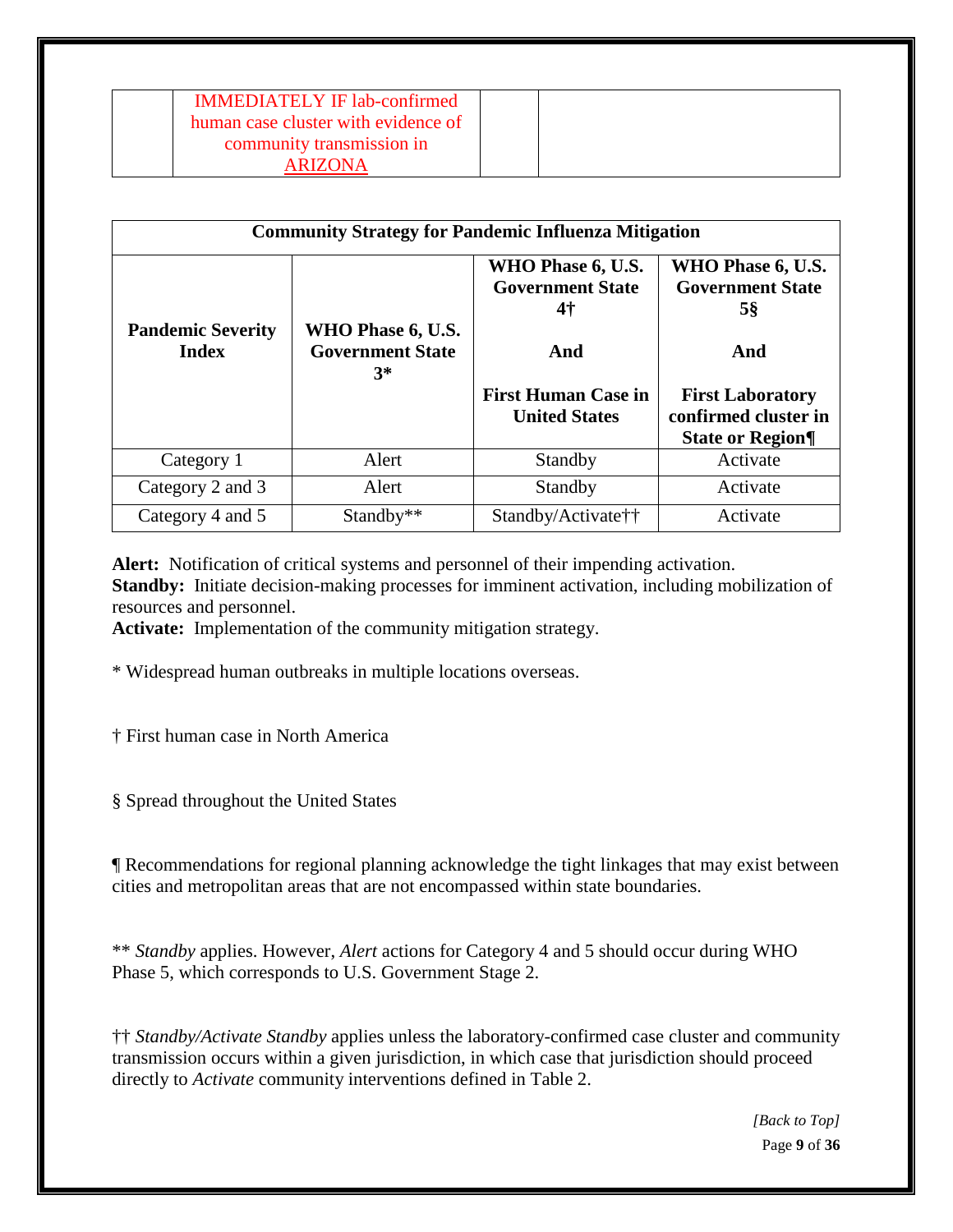# 4. Planning Assumptions

The following planning assumptions were used in the development of the Pandemic Influenza Responses and Continuity of Operations Plan:

| <b>Time period</b>                                | There may be less than six weeks of warning from the time the pandemic is<br>$\bullet$<br>announced before it reaches the Town.<br>The time interval between alert stages may be rapid (ranging from days, to<br>٠<br>weeks, to months).<br>The pandemic may last as long as eighteen months in several waves with<br>٠<br>mortality and morbidity increasing and decreasing sporadically.<br>Waves of severe disease may last 1 to 4 months.<br>$\bullet$                                                                                                                                                                                                                                                                                                                                                                      |
|---------------------------------------------------|---------------------------------------------------------------------------------------------------------------------------------------------------------------------------------------------------------------------------------------------------------------------------------------------------------------------------------------------------------------------------------------------------------------------------------------------------------------------------------------------------------------------------------------------------------------------------------------------------------------------------------------------------------------------------------------------------------------------------------------------------------------------------------------------------------------------------------|
| <b>Prevention &amp;</b><br><b>Treatment</b>       | A vaccine may not be available for at least 6 to 8 months after an influenza<br>٠<br>pandemic begins and supplies may be limited.<br>Antiviral medicines may not treat or protect against the pandemic influenza virus<br>$\bullet$<br>strain.<br>If effective, antiviral medications (e.g. Tamiflu) may be in very limited supply<br>٠<br>and their distribution may occur in phases.<br>Infection control (e.g. respiratory etiquette, hand hygiene) strategies will be used<br>٠<br>to slow the spread of disease.<br>Social distancing strategies (e.g. postponing public gatherings) may be used to<br>٠<br>control the spread.<br>Isolation of ill people will be required.<br>$\bullet$<br>Quarantine of people exposed to ill people may be implemented until it can be<br>determined that they have not been infected. |
| <b>Staffing</b>                                   | Up to 20-50% absenteeism from work from staff, vendors, and services within<br>$\bullet$<br>the community may occur.<br>Absenteeism will be the result of workers becoming ill, staying home to care for<br>٠<br>children or family members, or refusing to go to work.<br>Every person who becomes ill is likely to miss from a few days up to many<br>٠<br>weeks of work.<br>In a severe pandemic 0.1% - 2.5% of workers who become ill may die.<br>٠                                                                                                                                                                                                                                                                                                                                                                         |
| <b>Vendors</b> of<br>Services/<br><b>Products</b> | City services will be stressed, but will remain functional.<br>Critical goods and services provided by contractors, consultants and vendors may<br>$\bullet$<br>be erratic.<br>The Town may not be able to rely on mutual aid resources from state or federal<br>٠<br>agencies to support local response efforts.<br>[Back to Top]                                                                                                                                                                                                                                                                                                                                                                                                                                                                                              |
|                                                   |                                                                                                                                                                                                                                                                                                                                                                                                                                                                                                                                                                                                                                                                                                                                                                                                                                 |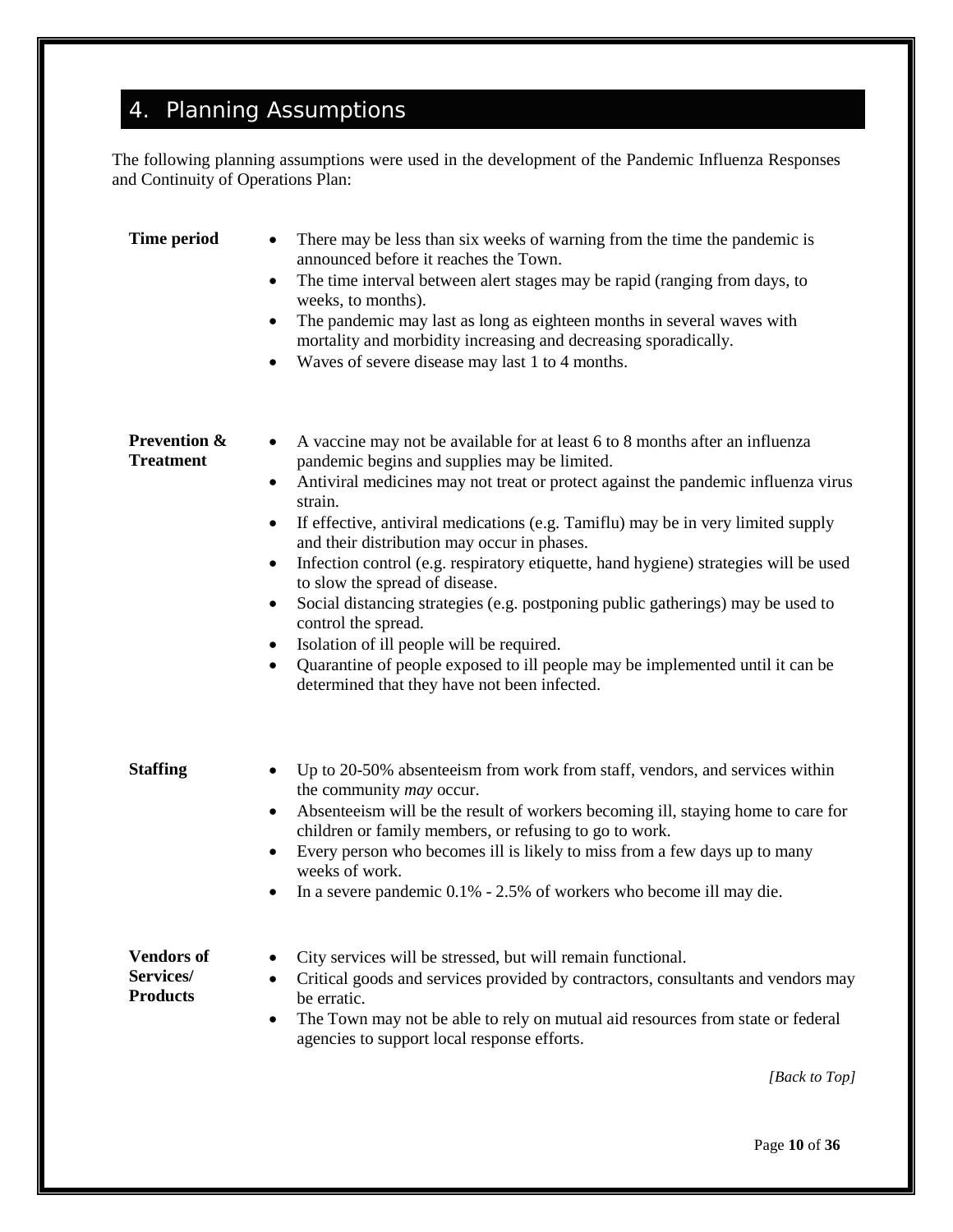# 5. Prepare: Stage 1, 2

No New Human-to-human Transmissible Virus; New Human-to-human transmissible Virus outside of local area

# **5.1 AUTHORITY & PROTOCOLS**

- **5.1.1 Internal pandemic influenza continuity planning team.** The Town Manager is identified as the continuity of operations plan coordinator of the team with defined roles and responsibilities for preparing the continuity of operations plan. See *Annex 1: Pandemic Influenza Planning Team*
- **5.1.2 Town Task Force.** The Town Manager, certain Council members and the Risk Manager are the designated leaders involved in planning to participate in the Y.C Emergency Management to assist in the development of a multi-agency approach to continuity of operations preparedness.
- **5.1.3 Internal Authority.** The authorities for activating and terminating the response plan, leadership succession, altering operations, communicating with internal and external groups and other planning, response, and recovery activities are provided in the attached. *[Annex 2: Authority &](#page-24-0)  [Procedures](#page-24-0)*
- **5.1.4 Procedures.** The federal government assumed responsibility for developing "generic" guidelines and information templates, including fact sheets, triage and treatment of influenza patient protocols, and guidelines for the distribution and use of antiviral agents that can be modified at the state and local level. Until these are developed and available, the Arizona Department of Health Services (ADHS) has the responsibility to provide them.

As a pandemic develops, the World Health Organization (WHO) will notify the CDC and other national health agencies of the progress of the pandemic. CDC will communicate with the ADHS about pandemic stages, vaccine availability, recommendations for prioritizing vaccine and antivirals/antibiotics, information about the virus (laboratory findings), national response coordination, and other recommended strategies for pandemic detection, control and response. ADHS is the main conduit for communications with the CDC for all statewide parties. There is integration between local and state emergency management structure. The prime response is at the local level with support from ADHS as needed. Y.C Emergency Management is responsible for assessing the communities' needs, allocating vaccine and responding to public/media inquiry and other situations that arise.

If and when the Governor declares a State of Emergency, the State's emergency management structure is put into place. The Incident Commander of all statewide activities is the ADHS Director. ADHS will provide support if local resources are exceeded, regular updates on pandemic status and response activities to the Yavapai County Emergency Management and the local Health Department.

At this point the Town of Prescott Valley Mayor may declare an emergency, according to Arizona Revised Statute §26-311 and Town Code 2-02-040(G) *Powers and Duties of Mayor*. *[Annex 2: Authority & Procedures](#page-24-0)*

*[\[Back to Top\]](#page-2-0)*

Page **11** of **36**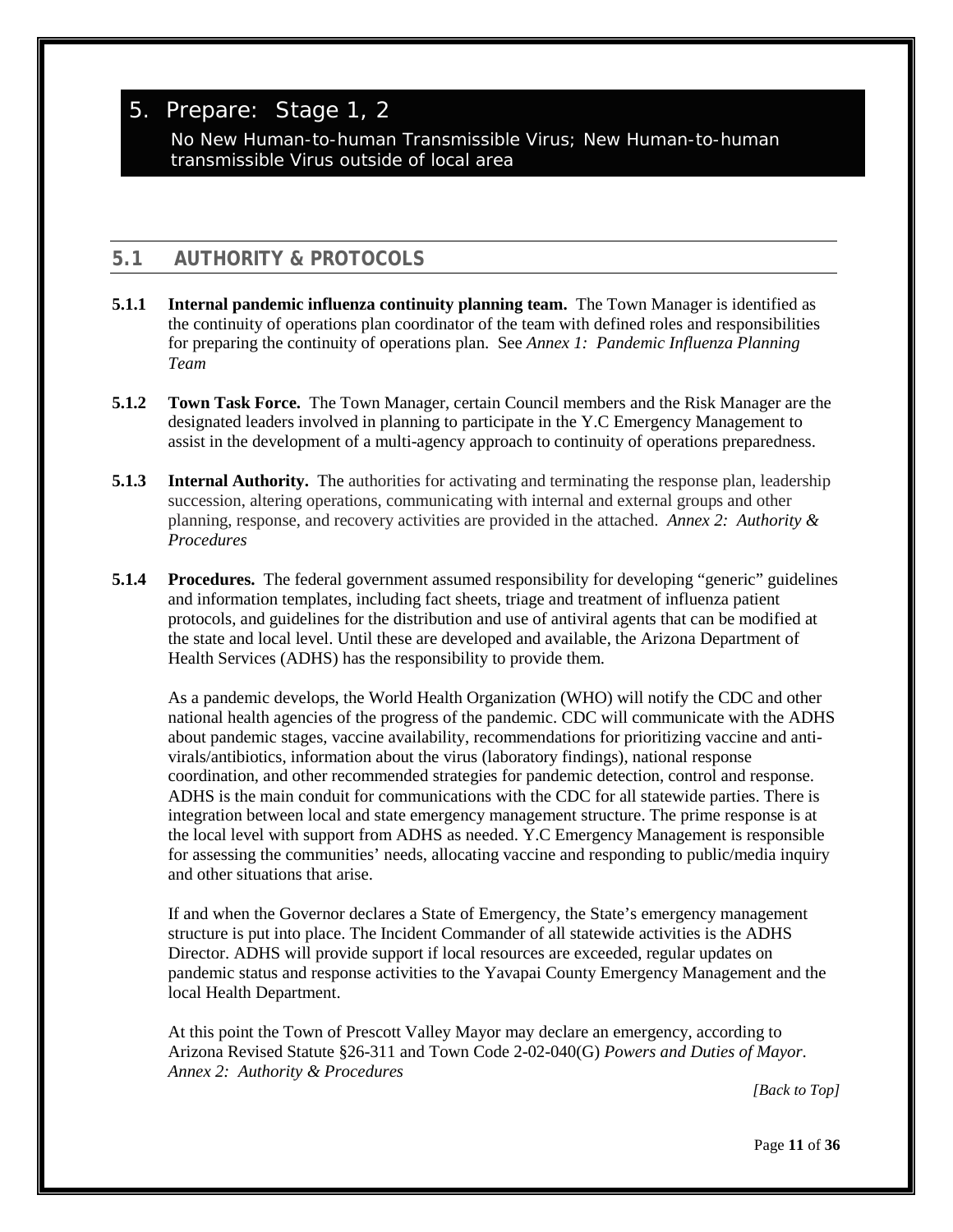- **5.1.5 Administration and logistics.** Set up a mechanism to maintain complete and accurate records to ensure a more efficient emergency response and recovery.
- **5.1.6 Test the plan.** Test the plan with key participants using a pandemic scenario and measurable objectives to ensure an effective and realistic plan. Make adjustments to the plan.

### **5.2 OPERATIONS ASSESSMENT**

- **5.2.1 Assess essential operations.** Identify essential services and operations required to maintain them. *[Annex 3: Essential Operations](#page-25-0)*
- **5.2.2 Assess critical inputs.** Identify critical inputs (e.g. raw materials, suppliers, sub-contractor services/products, and logistics) required to maintain business operations and review existing inventory. *Annex 7: Product and Service Vendors.*
- **5.2.3 Assess demand changes.** Assess changes in client demand (increases and decreases) for services/products that may occur during a pandemic. *[Annex 3: Essential Operations](#page-25-0)*
- **5.2.4 Alternative services.** Identify alternative ways for clients to access the Town's products and services (e.g. expand on-line and self-service options). *[Annex 3: Essential Operations](#page-25-0)*
- **5.2.5 Assess security needs.** Identify security needs that will be required for safeguarding personnel, supplies, or buildings during a pandemic.
- **5.2.6 Assess financial process.** Identify ways to expedite purchases that may be necessary and unforeseen during each stage. Identify special funding authorities that will apply.

#### **5.3 JOB FUNCTIONS**

- **5.3.1 Essential job functions.** Identify essential job functions required to maintain operations during a pandemic if absenteeism equals 20-50%. Clearly document job actions (e.g. job action sheets with classification codes). *Annex 4: Essential Job Functions*
- **5.3.2 Primary and alternate staff.** Assess skill requirement needs and identify core and alternate staff to fill essential job functions if absenteeism equals 20 to 50%. Ensure that personnel contact information, including after hours and emergency numbers, are up to date. *Annex 4: Essential Job Functions*
- **5.3.3 Disaster service worker obligations.** Remind disaster service workers of their obligation to report to work during a pandemic. Encourage employees to develop a personal/family disaster plan to ensure that home and family obligations are attended to and do not require their presence. For a personal/family disaster plan see *[Annex 9: Informational Materials.](#page-31-0)*
- **5.3.4 Reassignments.** Consider that staff may need to be reassigned to other Town departments. Assess how their job functions will be filled.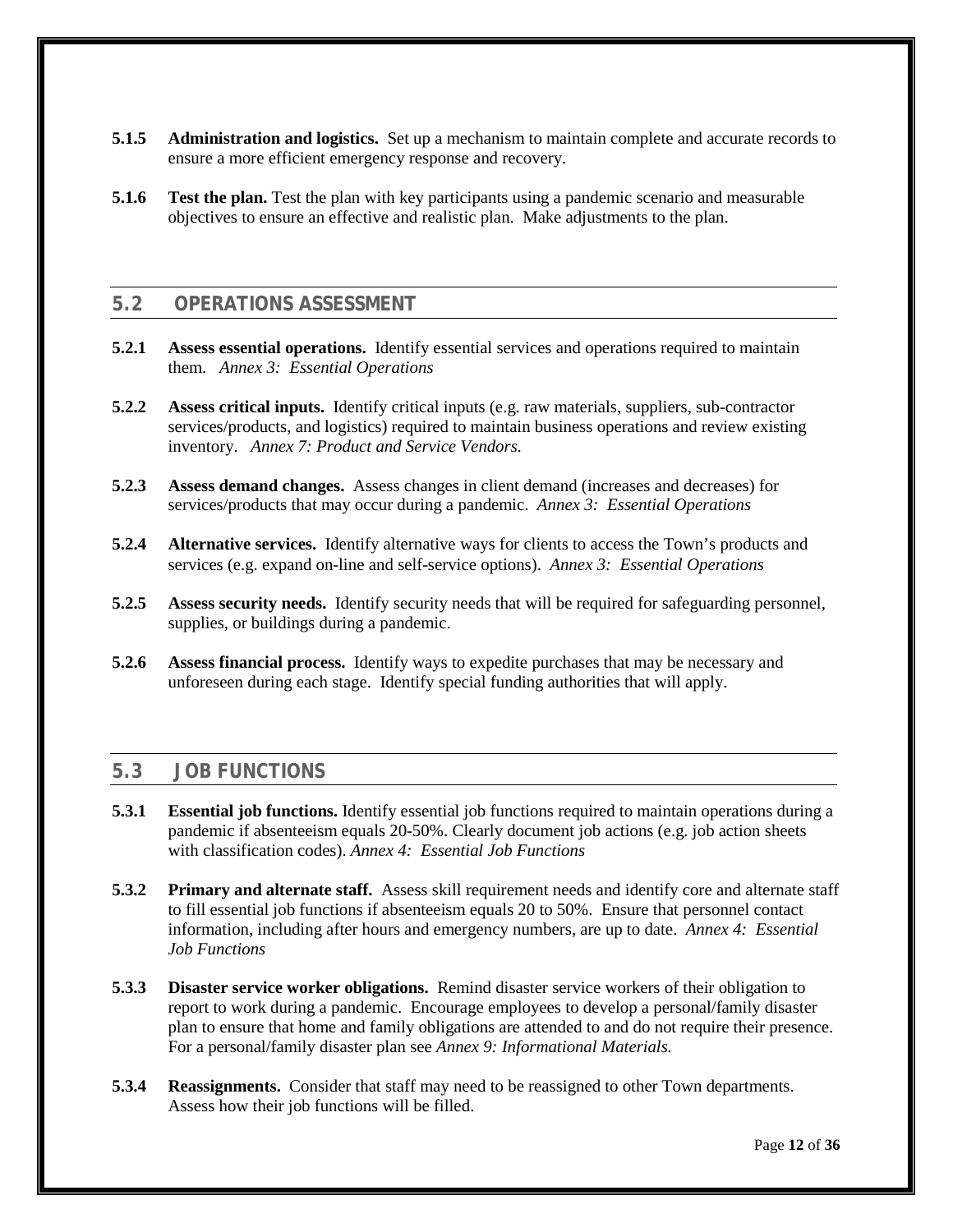- **5.3.5 Telecommuting.** Identify which job functions could be done remotely during a pandemic. Enable employees and their alternates to work from home with appropriate security and network applications. Ask designated employees to test telecommuting tools.
- **5.3.6 Training.** Train employees how they will be expected to carry out the continuity plan. Crosstrain employees now so that they can fill essential job functions if needed.

#### **5.4 PANDEMIC PERSONNEL PRACTICES**

- **5.4.1 Employee leave.** Consult with the Department of Human Resources (HR) regarding emergency personnel practices that allow for employee compensation during absences due to factors such as personal illness, family member illness, trauma, isolation, quarantines, and/or public transportation closures. *[Annex 5: Pandemic Influenza Personnel Practices.](#page-25-0)*
- **5.4.2. Flexible work.** Consult with the HR regarding emergency practices that allow for flexible worksite (e.g. telecommuting) and flexible work hours (e.g. staggered shifts, extended shifts). *[Annex 5: Pandemic Influenza Personnel](#page-25-0) Practices.*
- **5.4.3. Health care.** Consult with the HR regarding employee access to healthcare services during a pandemic, and improve services as needed. Identify availability of internal medical and mental health consultation for emergency response. *[Annex 5: Pandemic Influenza Personnel Practices.](#page-25-0)*
- **5.4.4. Ill employees.** Provide for management of employees who become ill. *[Annex 6: Management of](#page-26-0)  [Ill Employees.](#page-26-0)*
- **5.4.5 Travel policies.** Provide for possible travel restrictions. *[Annex 5: Pandemic Influenza Personnel](#page-25-0)  [Practices.](#page-25-0)*

#### **5.5 PRODUCT AND SERVICE VENDORS**

- **5.5.1 Critical vendors.** Identify vendors of critical products and services (e.g. raw materials, suppliers, sub-contractor services/products, and logistics) required to maintain essential operations. *Annex 7: Product and Service Vendors.*
- **5.5.2 Stockpile critical supplies.** Supplement existing inventory with sufficient critical supplies to keep essential services functioning for 7 days or more.
- **5.5.3 Vendor continuity.** Discuss with product and service vendors their plan for ongoing services and/or shipments in the event of absences, shortages, or disruptions in transportation systems.
- **5.5.4 Alternate vendors.** Identify other businesses or organizations that can provide essential services and supplies if your regular vendor cannot. Include their contact information in *Annex 7: Product and Service Vendors.*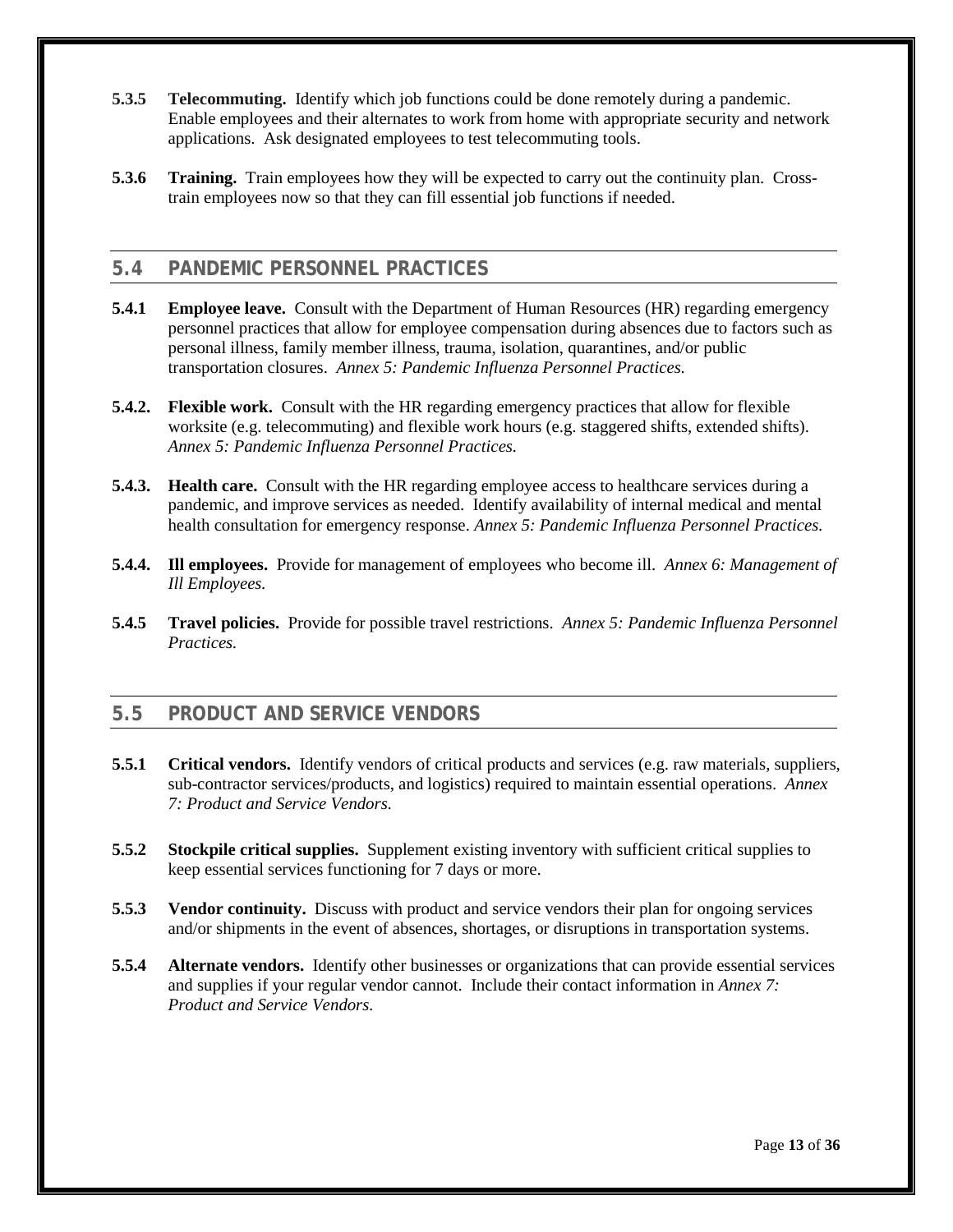## **5.6 EMPLOYEE COMMUNICATION**

- **5.6.1 Information dissemination.** Provide for communication (with redundancy) of information to staff. Identify how urgent communications (e.g. work schedules) will be relayed as well as less timely information. *[Annex 8: Information Dissemination.](#page-28-0)*
- **5.6.2 Communication systems.** Ensure that communication systems (e.g. teleconferencing abilities, telecommuting, facsimile services, laptops, radios) are operational, interoperable with other systems, secure, and robust enough to handle increased and constant use**.** Build in layers of redundancy so that if failure occurs other systems can take over. Test systems regularly.
- **5.6.3 Ongoing communication.** Provide for regular updates to employees throughout a pandemic. Include mechanisms for developing and finalizing communications and authorizing dissemination. Use multiple dissemination techniques to better ensure that employees hear the message. *[Annex 8: Information Dissemination](#page-28-0)*
- **5.6.4 Stage 1-2 communication.** Communicate to employees 1) general avian/pandemic influenza information; 2) disaster service worker obligations; 3) components of the Town's pandemic influenza plan; 4) how to develop a personal/family emergency plan; and 5) infection control steps taken to protect the health and safety of employees should a pandemic occur (*[Annex 9:](#page-31-0)  [Informational Materials](#page-31-0)*). Utilize *Annex 8: Information Dissemination* to distribute information.

## **5.7 INFECTION CONTROL & PREVENTION**

- **5.7.1 Hand hygiene and respiratory etiquette.** Provide employees with informational materials detailing strategies for stopping the spread of disease (e.g. hand hygiene, respiratory etiquette). *[Annex 9: Informational Materials.](#page-31-0)* Maintain a supply of infection control products (e.g. handhygiene supplies, tissues).
- **5.7.2. Social distancing.** Identify ways to modify the frequency and type of face-to-face contact (e.g. telecommuting, teleconferencing, no hand-shaking, limiting shared workstations) among employees and between employees and clients. Practice measures.
- **5.7.3. Personal protective equipment (PPE).** Identify personal protective equipment needs (e.g. handhygiene products, masks) and procure necessary items. *[Annex 10: Infection Control.](#page-32-0)*
- **5.7.4 Workplace cleaning.** Provide information for cleaning work areas (standard cleaning and if someone becomes ill at the worksite) and stockpile necessary supplies. *[Annex 10: Infection](#page-32-0)  [Control.](#page-32-0)*

### **5.8 CLIENT COMMUNICATION**

**5.8.1 Client information dissemination.** Communicate with clients and the general public. Identify modalities that will be used to disseminate information (e.g. website, press releases, social media and brochures). Include responsibility for developing and finalizing communications and authorizing dissemination. *[Annex 8: Information Dissemination](#page-28-0)*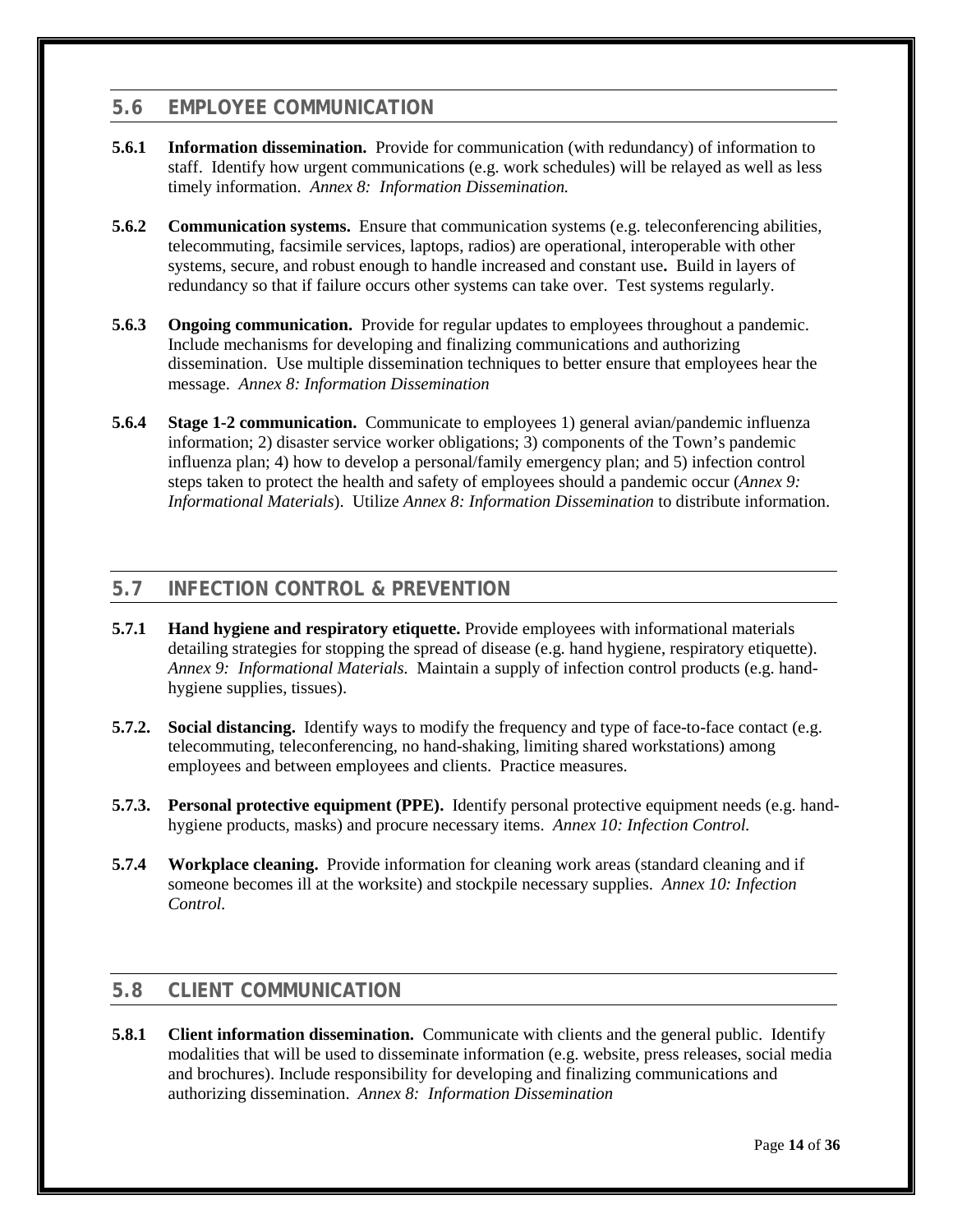- **5.8.2 Client Stage 1-2 (Prepare) communication.** Inform clients of the Town's Pandemic Influenza Response and Continuity of Operations Plan and how regular service may change during a pandemic.
- **5.8.3 Community.** Communicate with local organizations (e.g. faith-based organizations, Red Cross, community centers) about collaborating during an influenza pandemic.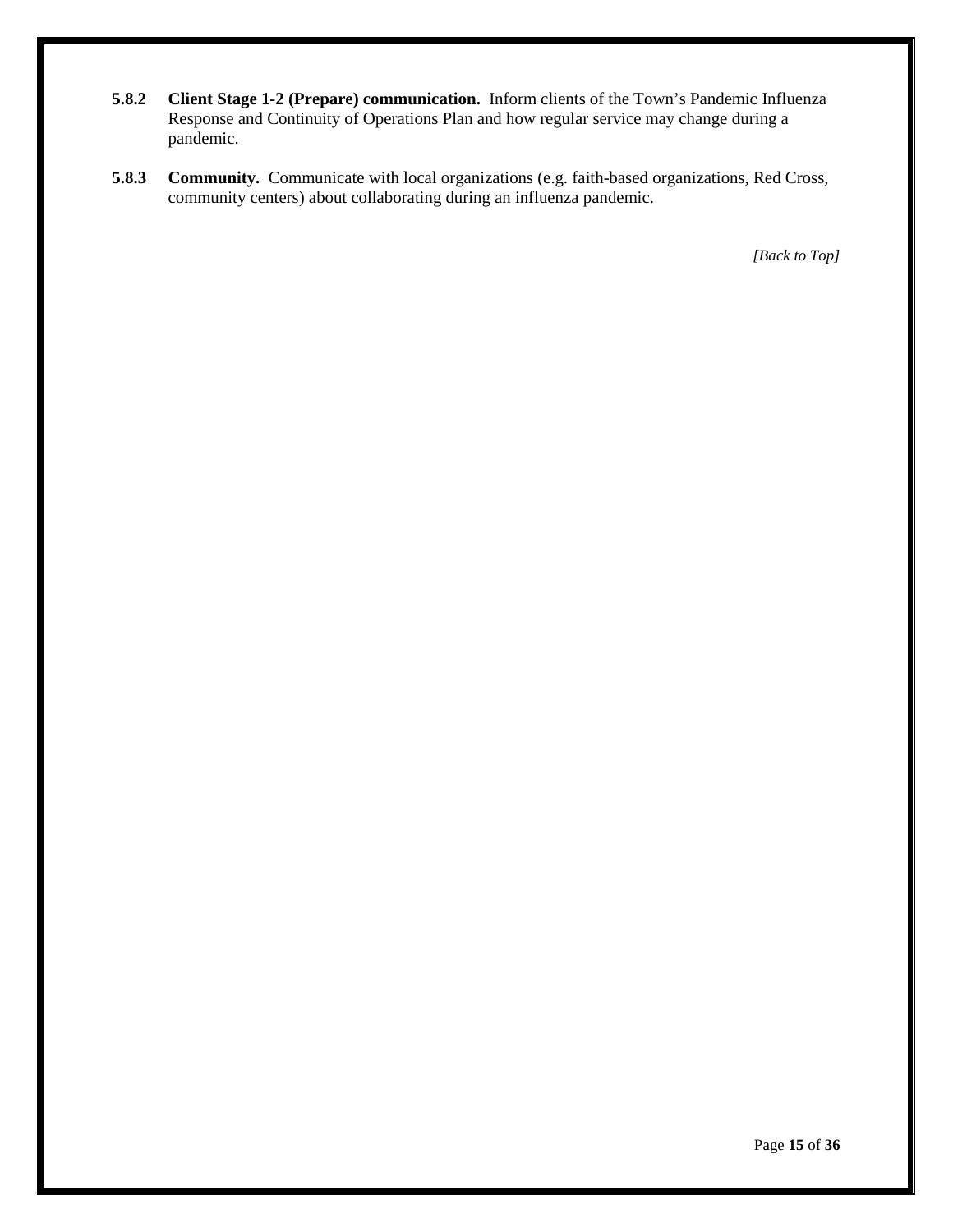# 6. Respond: Stage 3, 4, 5, 6 Few Local Cases, Clusters of Cases, Widespread infection

# **6.1 ACTIVATION AND COMMAND**

- **6.1.1 Activate Stage 3-6 (Respond).** Follow protocol for activating a stage. Alert pandemic leaders and staff of change in pandemic status and activation of Stage 3-6 of the Pandemic Influenza Continuity of Operations Plan. Re-familiarize leaders and alternates of their duties. *Upon declaration by WHO of having entered the Pandemic Period (Phase 6) and further determination of U.S. Government Stage 3, 4, or 5, the CDC's Director shall designate the category of the emerging pandemic based on the Pandemic Severity Index and consideration of other available information. Pending this announcement, the community facing the imminent arrival of pandemic disease will be able to define which pandemic mitigation interventions are most indicated for implementation based on the level of pandemic severity.*
- **6.1.2 Unified command.** Evaluate the need for setting up an Emergency Operations Center (EOC).
- **6.1.3 Internal briefings.** Disseminate regular briefings.
- **6.1.4 External briefings.** Coordinate with Town and local agencies to attend and/or receive important briefings (e.g. YCEM, HUSD & colleges, YRMC and Chamber of Commerce).
- **6.1.5 Review continuity plan.** Regularly review and update the Pandemic Influenza Response and Continuity of Operations Plan to ensure that new issues are addressed.

### **6.2 OPERATIONS**

- **6.2.1. Assess operations.** Assess 1) the ability to provide regular services with available human and material resources; 2) increases and decreases in demand of existing services; and 3) the need for new or alternative services. Reference and update *Annex 3: Essential Operations.*
- **6.2.2 Reallocate resources.** As needed, reallocate resources to provide services that are essential, in high demand, and/or are new or alternative. *Annex 3: Essential Operations.*
- **6.2.3 Essential operations**. Suspend non-essential operations as human resources become limited and/or material resources (e.g. gasoline) must be rationed. *Annex 3: Essential Operations.*

### **6.3 JOB FUNCTIONS**

- **6.3.1. Absenteeism.** Identify absent employees and job functions. Report absences (with job classification codes) to HR. Track when ill employees will be expected to return to work.
- **6.3.2. Reassign employees.** Reassign personnel to essential or prioritized job functions and provide job action sheets. *Annex 4: Essential Job Functions*
- **6.3.3 Just-in-time training.** Provide just-in-time training or refreshers to alternate staff taking over new job functions.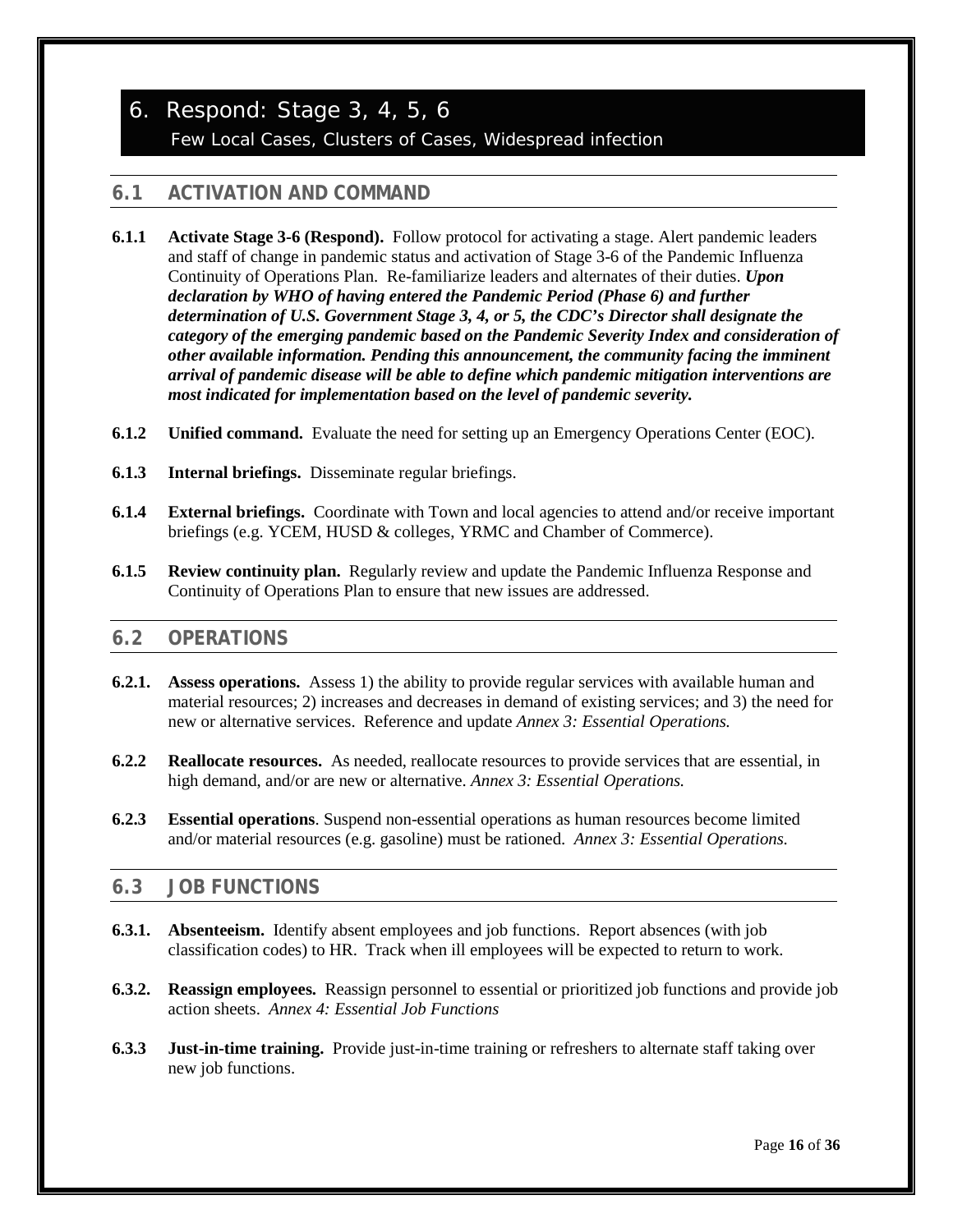## **6.4 PANDEMIC EMPLOYEE PRACTICES**

**6.4.1. Employee practices.** Activate applicable practices (i.e. employee leave, flexible work schedules, travel, health care, management of ill employees). Notify staff of changes and provide the necessary claim forms. Reference *Annex [5: Pandemic Practices](#page-25-0)* and *[Annex 8: Information](#page-28-0)  [Dissemination](#page-28-0)*

## **6.5. COMMUNICATION**

- **6.5.1 Inform employees.** Provide regular (e.g. daily, weekly, and bi-weekly) updates to staff on pandemic status, infection control measures, job reassignments, illness reporting etc. that apply during the stage. Communicate regularly with staff to promote confidence in personal safety and the workplace. *[Annex 8: Information Dissemination.](#page-28-0)*
- **6.5.2 Inform product and service vendors.** Inform suppliers and service vendors of change in Stage and any changes in supply/service needs. *Annex 7: Product and Service Vendors.*
- **6.5.3 Inform clients.** Inform clients of any changes to services or products. *[Annex 8: Information](#page-28-0)  [Dissemination.](#page-28-0)*
- **6.5.4 Communication system.** Activate and ensure that communication systems (e.g. teleconferencing, telecommuting, facsimile services, radio, and internet) are in working order.

### **6.6 INFECTION CONTROL**

- **6.6.1. Infection control information.** Disseminate information to staff on how to prevent infection at home and at work (e.g. hygiene measures, social distancing). Post hygiene notices at entrances, washrooms, hand washing stations, and public areas. Utilize *[Annex 8: Information Dissemination](#page-28-0)* and *Annex 9: Informational Materials.*
- **6.6.2 Infection control products.** Ensure that supplies of hygiene products (e.g. soap and/or hand sanitizer, hand towels) are available. *[Annex 10: Infection Control.](#page-32-0)*
- **6.6.3 Personal Protective Equipment (PPE).** Follow Y.C Emergency Management guidance for city agencies regarding PPE use. Employees that routinely use PPE to perform their everyday job should continue to do so until notified otherwise. *[Annex 10: Infection Control.](#page-32-0)*
- **6.6.4. Social distancing.** Follow Y.C Emergency Management recommendations regarding activation of social distancing strategies or activate strategies as deemed necessary (e.g. telecommuting, teleconferences, meeting cancellations). *[Annex 10: Infection Control.](#page-32-0)*
- **6.6.5 Workplace cleaning.** Arrange for appropriate office sanitation and immediate sanitation of work stations where staff report illness. Post hygiene notices at entrances, washrooms, hand washing stations, and public areas *[Annex 10: Infection Control.](#page-32-0)*
- **6.6.6 Illness notification.** Notify employees who they must inform if they become ill.
- **6.6.7 Illness reporting protocol.** Manage staff members that become ill at work. Keep records of affected staff. *[Annex 6: Management of Ill Employees.](#page-26-0)*

*[\[Back to Top\]](#page-2-0)*

**6.6.8 Return to work.** Activate process for employees who have been ill to return to work.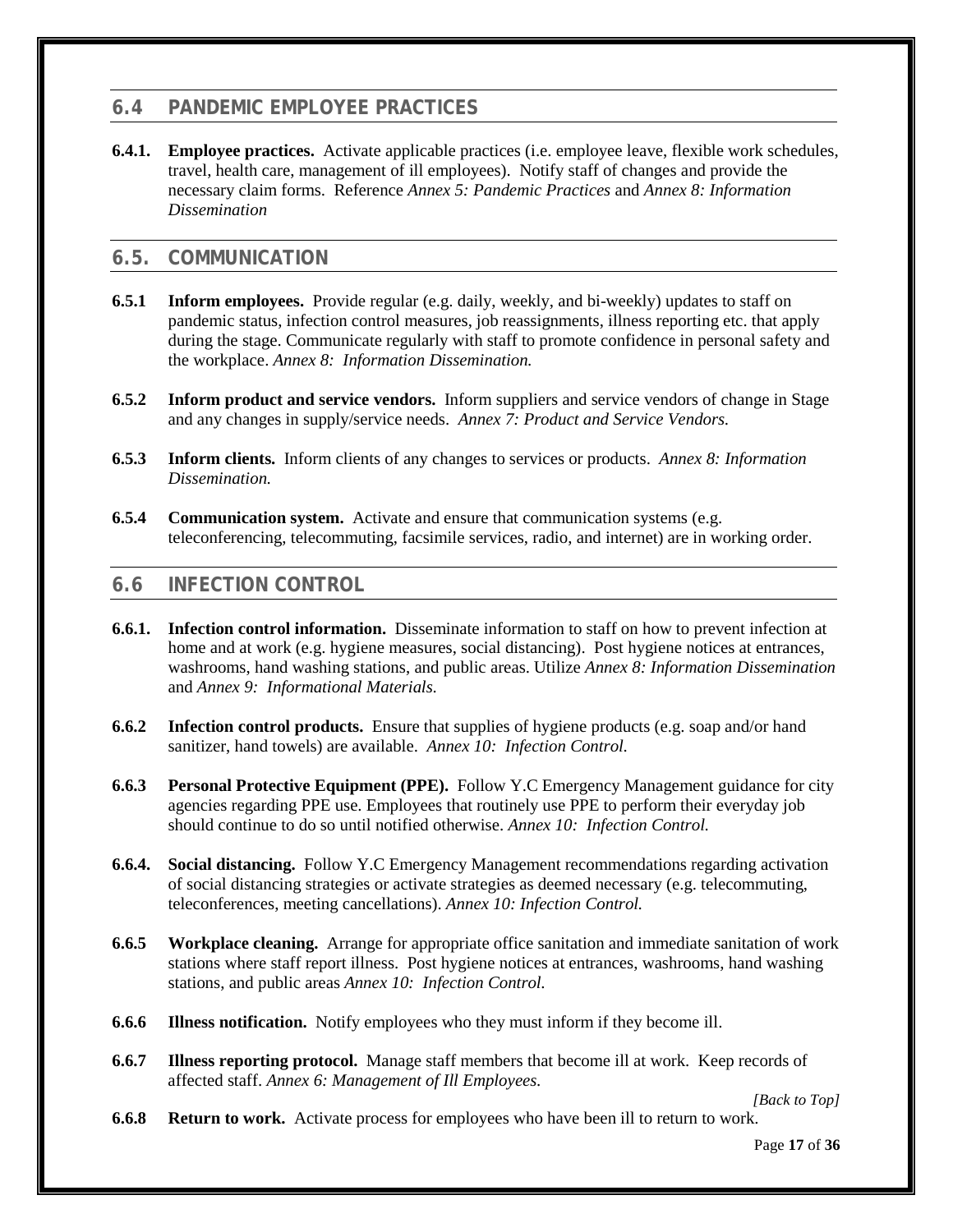### 7. Recover: Post Pandemic

#### **7.1 ACTIVATION**

**7.1.1 Activate Recovery Stage.** Follow protocol for activating Recovery Stage. Recovery from an influenza pandemic will begin when it is determined that adequate supplies, resources and response systems exist to manage standard ongoing activities without continued assistance from pandemic response systems. Alert leaders and staff to change in pandemic status and return to operations as normal.

#### **7.2 OPERATIONS**

- **7.2.1. Assess operations.** Assess the impact of the pandemic on the Town's operations, personnel, clients, partners, and vendors.
- **7.2.1. Normal operations.** Manage the return to routine operations as able based on human and material resources.
- **7.2.3. Community recovery.** Identify community recovery needs and provide assistance.

#### **7.3 PROCESS ASSESSMENT**

- **7.3.1. Conduct evaluation.** Conduct an internal after action evaluation of the Town's pandemic response. Participate in the Town and County evaluation.
- **7.3.2. Update plans.** Update the Pandemic Influenza Continuity of Operations Plan and other emergency response plans as appropriate.

#### **7.4. COMMUNICATION**

- **7.4.1 Employee communication.** Notify employees about change in pandemic status and return to business as usual. Ensure that employees have access to mental health services well after disease has dissipated. *[Annex 8: Information Dissemination](#page-28-0)*.
- **7.4.2. Product and service vendor communication.** Notify product and service vendors of return to operations as usual. *[Annex 8: Information Dissemination](#page-28-0)*.
- **7.4.3. Client communication.** Notify clients and the general public of resumption of services. *[Annex 8:](#page-28-0)  [Information Dissemination](#page-28-0)*.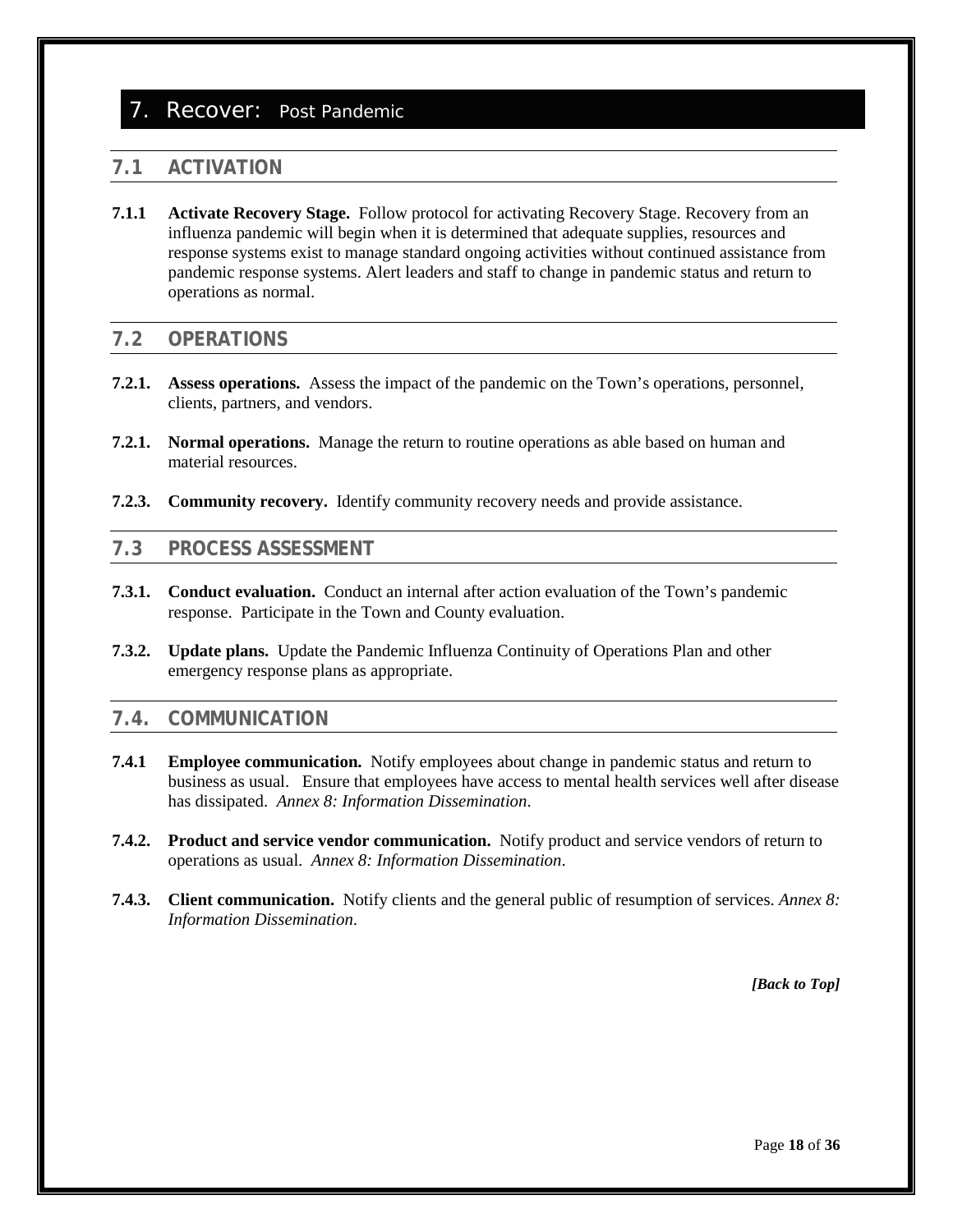# Annexes

- **1. Pandemic Influenza Planning Team**
- **2. Authority and Procedures**
- **3. Essential Operations**
- **4. Essential Job Functions**
- **5. Pandemic Influenza Personnel Practices**
- **6. Management of Ill Employees**
- **7. Product and Service Vendors**
- **8. Information Dissemination**
- **9. Informational Materials**
- **10. Infection Control**
- **11. Emergency Operations Center Hierarchy**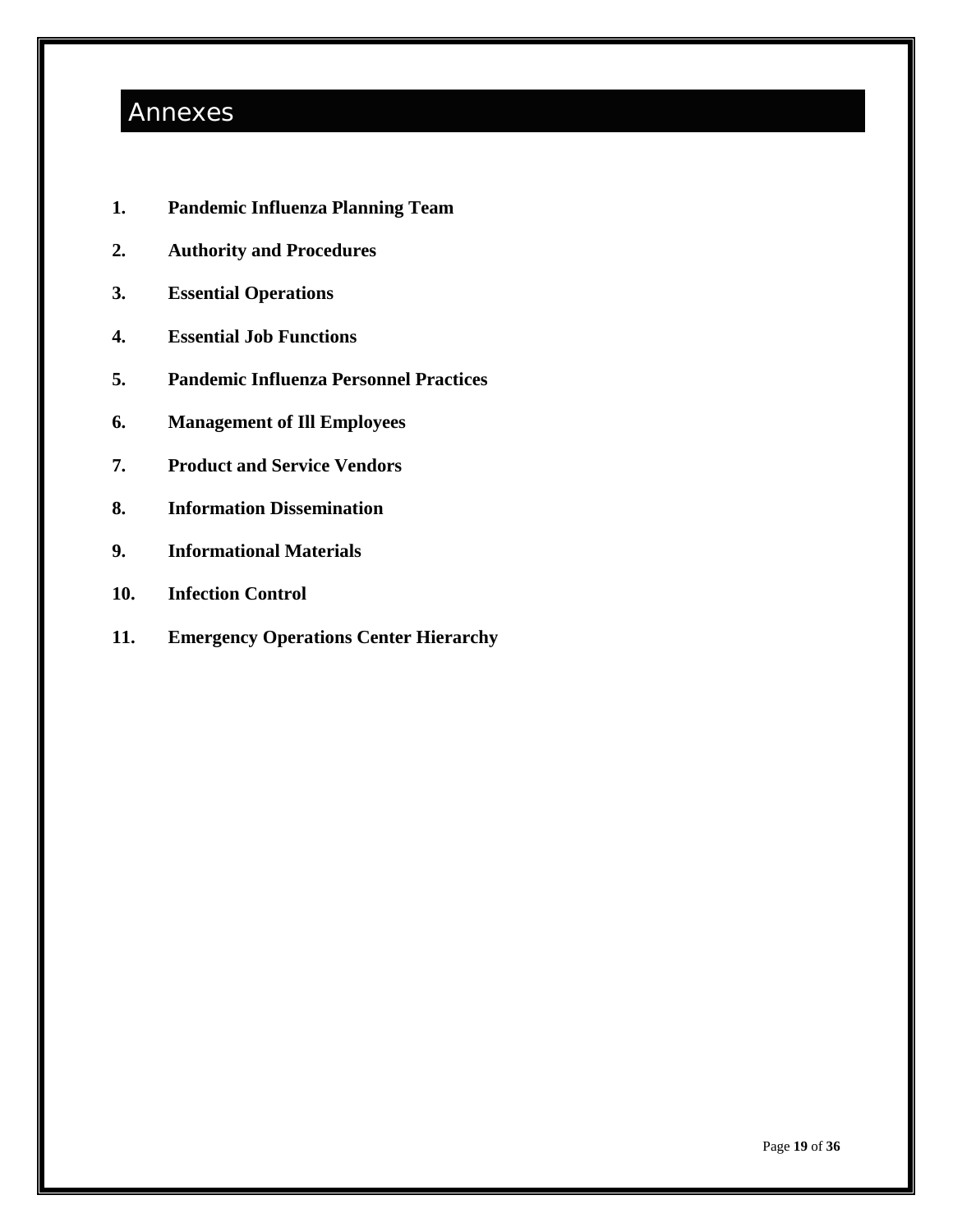# <span id="page-24-0"></span>Annex 2: Authority & Procedures

The procedures for activating and implementing the Town's Disaster Guides and Plans PVP001 Annex 31 – Emergency Management will govern activation and management of the Pandemic Influenza Continuity of Operations Plan. See *Annex 11: Emergency Operations Center Management*

### **PLAN ACTIVATION**

As a pandemic develops, the World Health Organization (WHO) will notify the CDC and other national health agencies of the progress of the pandemic. CDC will communicate with the ADHS about pandemic stages, vaccine availability, recommendations for prioritizing vaccine and anti-virals/antibiotics, information about the virus (laboratory findings), national response coordination, and other recommended strategies for pandemic detection, control and response. ADHS is the main conduit for communications with the CDC for all statewide parties. There is integration between local and state emergency management structure. The prime response is at the local level with support from ADHS as needed. Y.C Emergency Management is responsible for assessing the communities' needs, allocating vaccine and responding to public/media inquiry and other situations that arise. If and when the Governor declares a State of Emergency, the State's emergency management structure is put into place. The Incident Commander of all statewide activities is the ADHS Director. ADHS will provide support if local resources are exceeded, regular updates on pandemic status and response activities to the Local Health Department.

The Arizona Department of Health Services (ADHS) will notify Yavapai County Community Health Services (YCCHS) through Yavapai County Emergency Management (YCEM), who will alert town agencies of the emergence of a pandemic influenza strain internationally and locally. Updates on the spread of the virus will be made regularly by the Town (a few local cases, clusters of cases, and widespread infection). The Town Mayor or their appointee or successor may declare an emergency (according to Arizona Revised Statute §26-311 and Town Code 2-02-040(G) *Powers and Duties of Mayor)* and the Town Manager may then activate the Pandemic Influenza Response and Continuity of Operations Plan when it is necessary to manage and coordinate a response. This decision will be made in consultation with key Town personnel and Yavapai County Emergency Management. Town Code 2-02-040(G) - Powers and Duties of Mayor

- G. He may, by proclamation, declare a local emergency to exist due to fire, conflagration, flood, earthquake, explosion, war, bombing or any other natural or man-made calamity or disaster, or in the event of the threat or occurrence of riot, rout or affray or other acts of civil disobedience, which endanger life or property within the Town. After declaration of such emergency, the Mayor shall govern by proclamation and impose all necessary regulations to preserve the peace and order of the Town, including, but not limited to:
	- 1. Imposing of a curfew in all or any portion of the Town.
	- 2. Ordering the closing of any business.
	- 3. Closing to public access any public building, street or other public place.

4. Opening to public access any public open spaces or easements, and authorizing opening of gates and breaching of fences on private property, for public evacuation purposes.

5. Calling upon regular or auxiliary law enforcement agencies and organizations within or without the political subdivisions for assistance.

Internal departments and employees will be notified of the activation of a stage in the Pandemic Influenza Response and Continuity of Operations Plan. Notification will occur through the mechanisms outlined in *Annex 8, Information Dissemination*.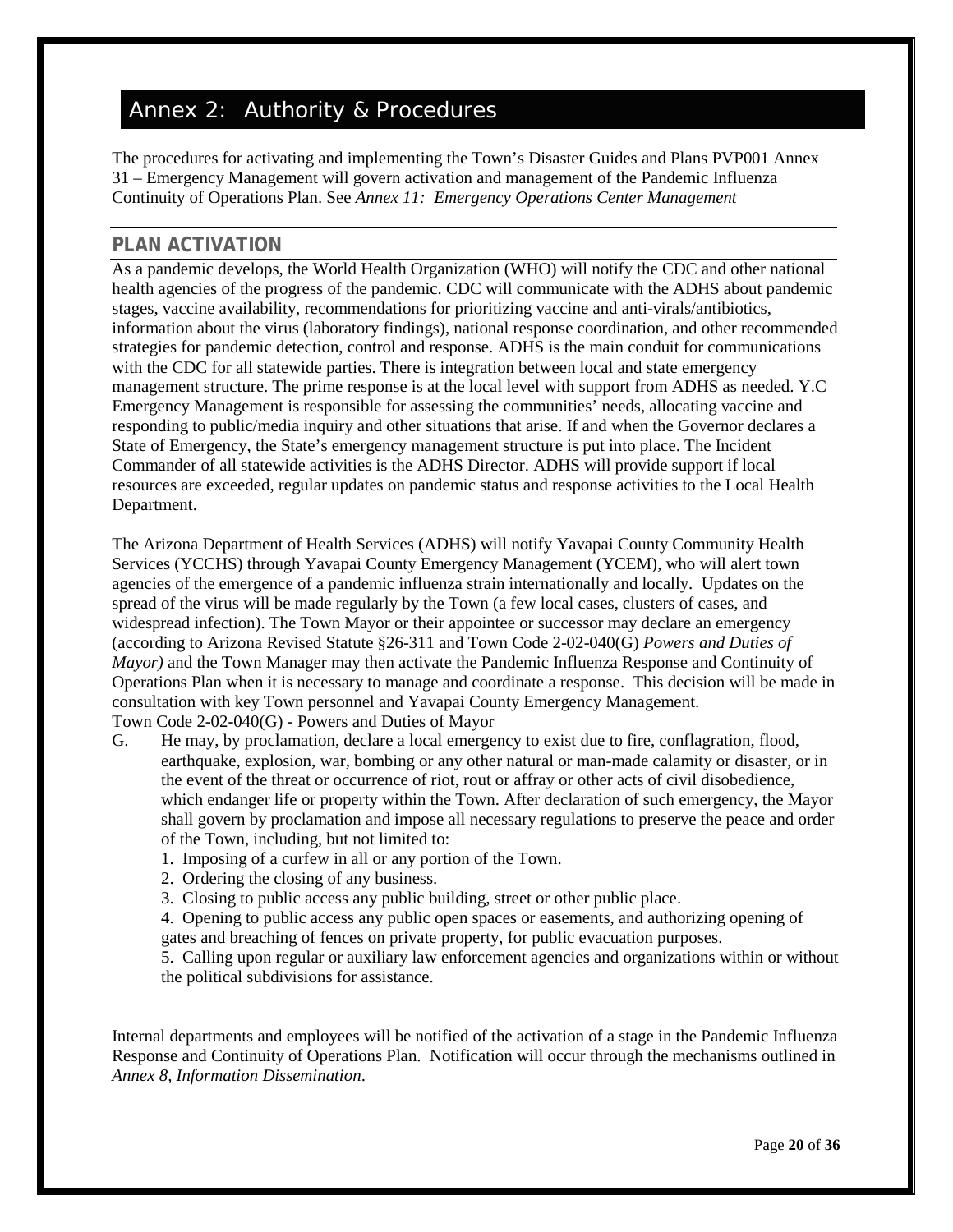# <span id="page-25-0"></span>Annex 5: Pandemic Influenza Personnel Practices

The following practices will be activated as part of the Pandemic Influenza Continuity of Operations Plan:

#### **1. Employee Leave**

The following personnel policies shall govern employee leave and compensation during an Influenza Pandemic.

- 2-06 Overtime
- 2-08 General Leave
- 2-09 Holiday Leave
- 2-10 Other Short-Term Absences
- 2-12 Family and Medical Leave Act
- 2-13 Workers' Compensation Leave
- 2-16 Time Lost During Severe Weather and Other Emergencies
- 2-17 Disaster Response

#### **2. Flexible Work**

The Town encourages employees to work from home if such work can reasonably be performed from home. The Town will make arrangements for such employees as needed.

#### **3. Travel.**

The Town discourages any travel for trainings, conferences, and off-site meetings. Travel for such activities will only be permitted at the express consent of the Town Manager or his designee (i.e. department head). Employees are encouraged to arrange to participate in any necessary offsite meetings by telephone.

#### **4. Succession Planning.**

Each Department Head shall be responsible for a personnel succession plan for their department.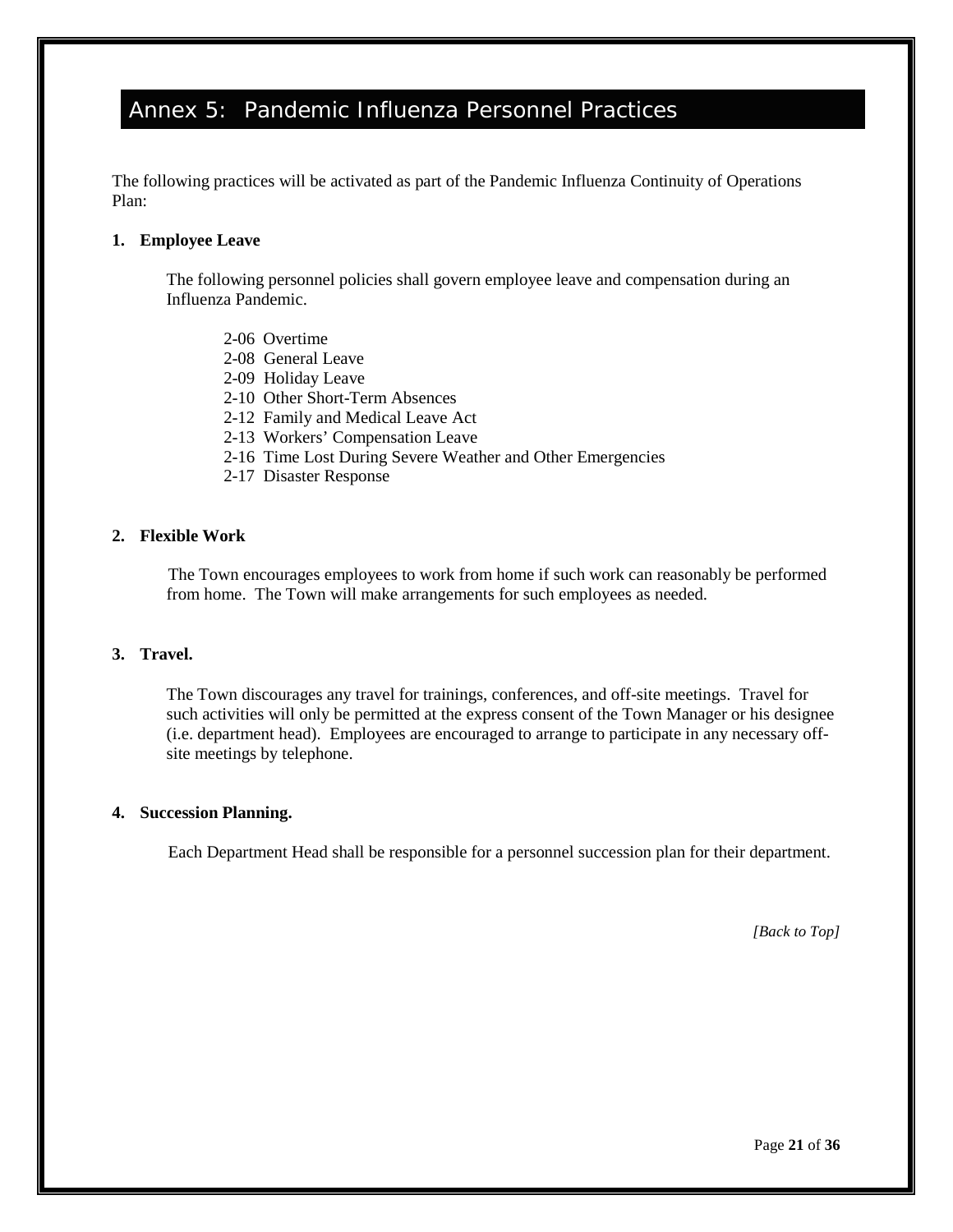# <span id="page-26-0"></span>Annex 6: Management of Ill Employees

## **RESTRICT WORKPLACE ENTRY OF PEOPLE WITH INFLUENZA SYMPTOMS**

The provisions of the Town's Policies and Procedures, Personnel Policy 2-16 ( Time Lost During Severe Weather/Other Emergencies) and 2-17 (Disaster Response) and other related Town Policies shall apply to the management of employees ill as a result of an influenza pandemic. Staff shall advise their Supervisors or Department Heads if they have any influenza symptoms or suspect that another employee is exhibiting such symptoms and complete a "Suspect Influenza Case Form" (attached below). Said employees shall be subject to release from work as provided in applicable Town Policies & Procedures.

Precautions shall be taken to minimize the spread of infection including:

- 1. Department Heads and supervisors should notify employees they should not come to work if they are unwell, particularly if they are exhibiting any influenza symptoms. The symptoms of novel A flu virus in people include fever, cough, sore throat, runny or stuffy nose, body aches, headache, chills and fatigue. A significant number of people who have been infected with this virus also have reported diarrhea and vomiting. Severe illnesses and death has occurred as a result of illness associated with this virus. CDC recommends that people with influenza-like illness remain at home until at least 24 hours after they are free of fever (100 $\degree$  F [37.8 $\degree$ C]), or signs of a fever without the use of fever-reducing medications.
- 2. Post notices at all workplace/facility entry points advising staff and visitors not to enter if they have influenza symptoms.
- 3. Advise employees to call their Department Head who in turn will inform HR staff if they become ill at home or work.
- 4. Provide staff with practices for employees who become ill (attached).
- 5. Ensure that ill employees have completed the required isolation period (guidance to be provided by the YCC Health Services or Y.C Emergency Management) and are healthy and no longer infectious before allowing them to return to work. Note that staff who have recovered from the pandemic influenza are less likely to be re-infected and should be encouraged to return to work.

### **PRACTICES FOR EMPLOYEES WHO BECOME ILL**

Advise employees that if a person feels ill, or if someone observes that another person is exhibiting symptoms of influenza at work, they are to contact their Department Head who will inform HR staff by *telephone* if possible.

Duties of Department Head (which shall be consistent with Town Policies & Procedures Section 2-17):

- 1. Speak with the individual by phone.
- 2. Check if the employee has any influenza symptoms. (CDC or the Health Department will provide a list of symptoms). Reporting that kind of information would be legal under HIPAA since it is for the purpose of preventing or controlling disease.
- 3. If the employee does not have any symptoms they are unlikely to have influenza and should be reassured and advised to call again later or to see their doctor if they are still concerned.
- 4. If the employee has influenza symptoms, they should be treated as a "suspect influenza case."
- 5. If the employee is at work provide them with a surgical mask and instruct them to put the mask on immediately. (This is to help protect other staff.). Instruct employee to leave work.
- 6. Advise the employee to contact a health professional.
- *7.* Have the employee's work station cleaned and disinfected as indicated in *[Annex 10: Workplace Cleaning.](#page-32-0)*
- 8. The YCC Health Services and/or Y.C Emergency Management may ask employers to 1) identify contacts (once an employee is suspected to be infected); 2) advise contacts that they have been in contact with a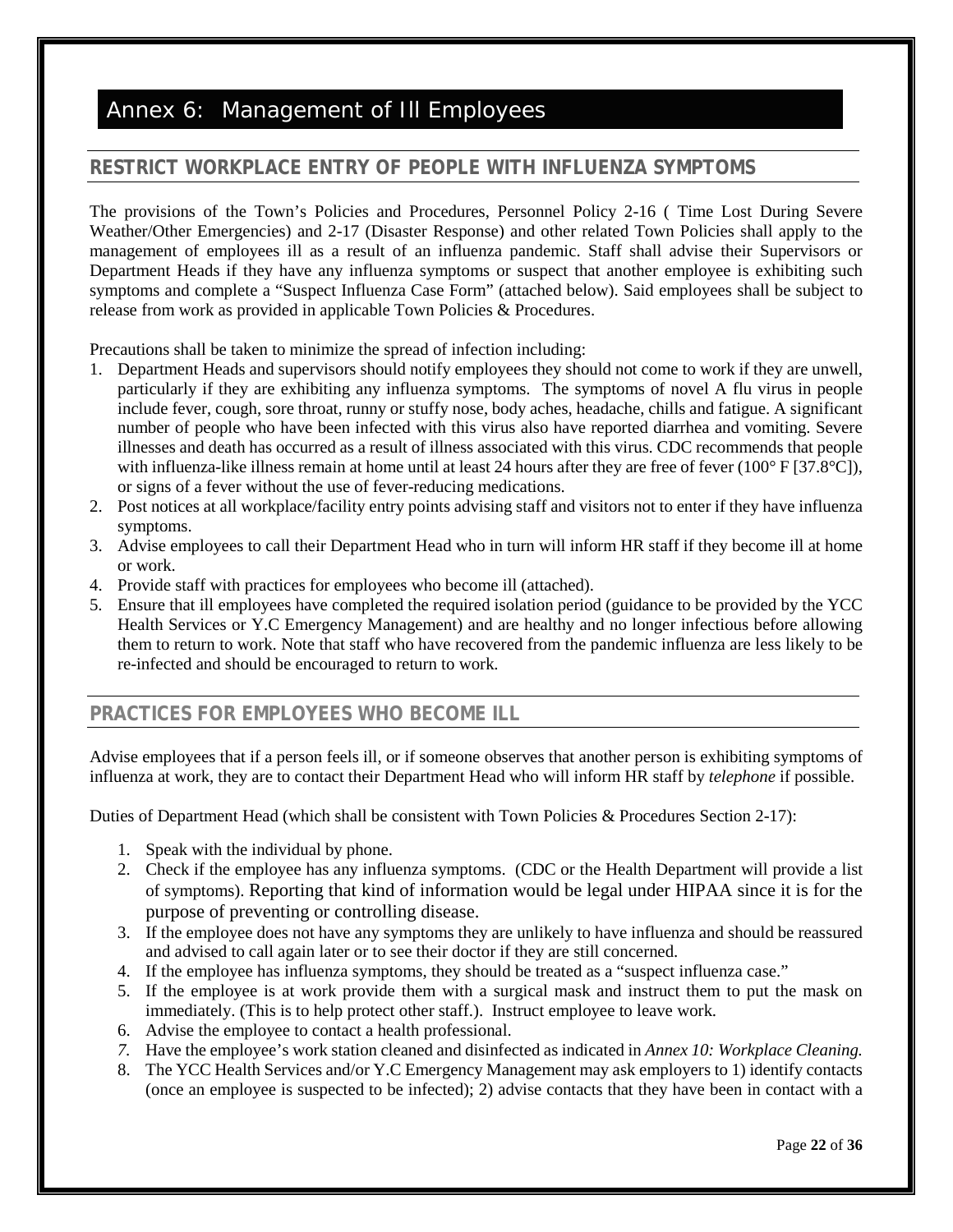person suspected of having influenza; and/or 3) ask contacts to go home, and stay home until advised otherwise (anticipate  $7 - 10$  days at home).

- 9. Advise supervisor and HR of employee absence and need for coverage.
- 10. Encourage employees to return to work once they have recovered.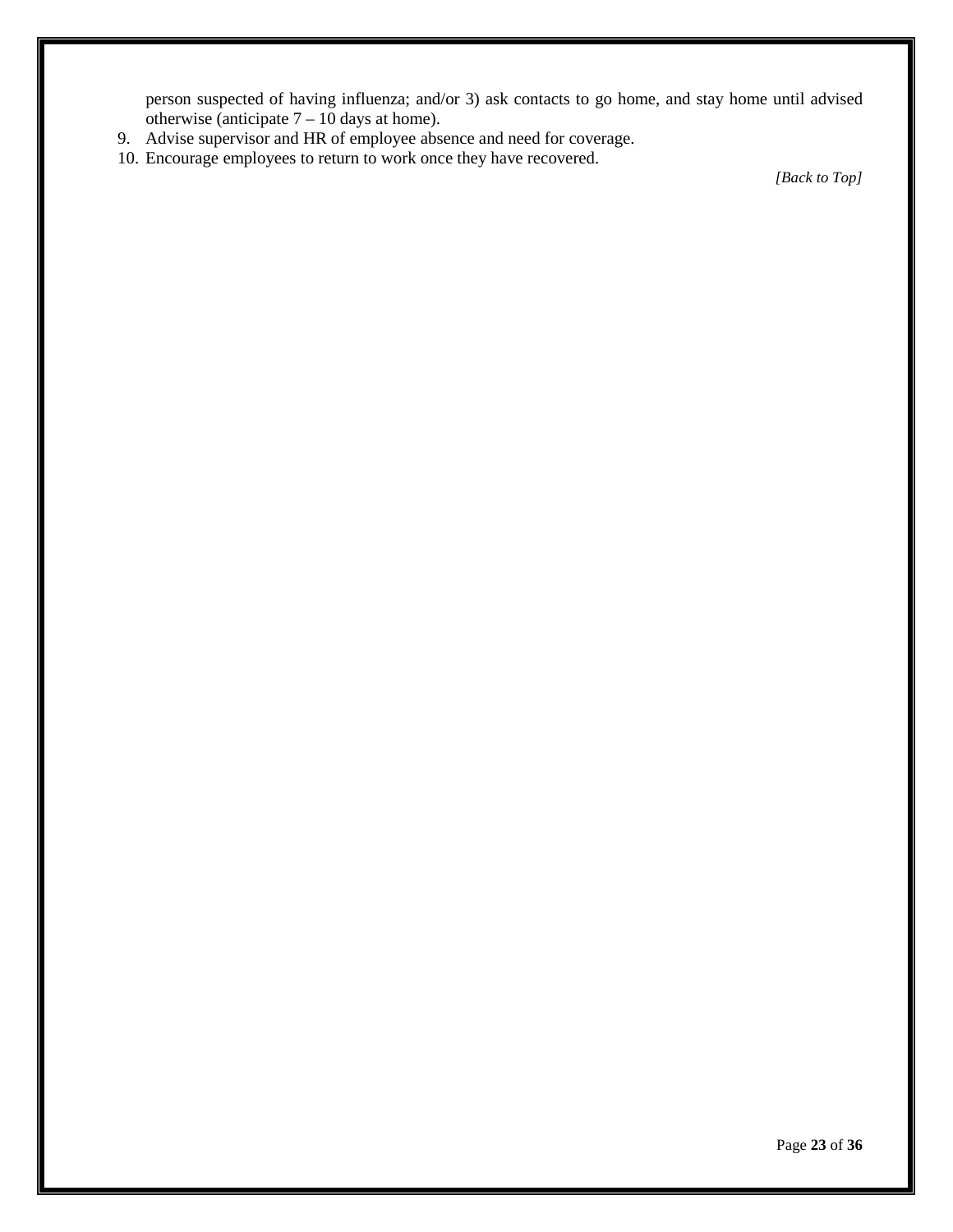# <span id="page-28-1"></span><span id="page-28-0"></span>Annex 8: Information Dissemination

Throughout Stages 1-6 the Town will need to provide accurate and up-to-date information to key audiences. The following table describes who will develop and authorize content, audiences, messages, and the information dissemination strategy.

### **AUDIENCES**

The Town will be responsible for providing information to the following audiences:

- **Employees.** Senior managers, administrative staff, field staff
- **Town partners.**
- **Product and service vendors.** See Annex 7 for product and service vendors.
- **Clients/general public.** Special needs groups (day care facilities, rehab ctr., latch key kids)

*[\[Back to Top\]](#page-2-0)*

#### **COMMUNICATION MESSAGES**

The Town will provide ongoing information and guidance to the above audiences- employees, customers/clients/general public, and product and service vendors- throughout each stage. Important communication messages include:

#### **Stage 1-2 (Prepare)**

- General pandemic influenza information
- Disaster service worker obligations
- Components of the Town Pandemic Influenza Continuity of Operations Plan
- Infection control preparations made by the Town
- How to develop a personal/family disaster kit
- Where to get information during an emergency (e.g. website, telephone information line)

#### **Stage 3-6 (Respond)**

- Activation of Stage 3-6
- Updates on the status of the pandemic
- Pandemic practices
- Infection measures to be utilized at work
- Illness reporting
- Job reassignments
- Vendor product/supply needs
- Services available to the public

#### **Stage 7 (Post Pandemic/Recover)**

- Activation of Stage 7
- Updates on the status of the pandemic
- Job reassignments
- Communication

See *[Annex 9: Informational Materials](#page-31-0)* for fact sheets and other communication products.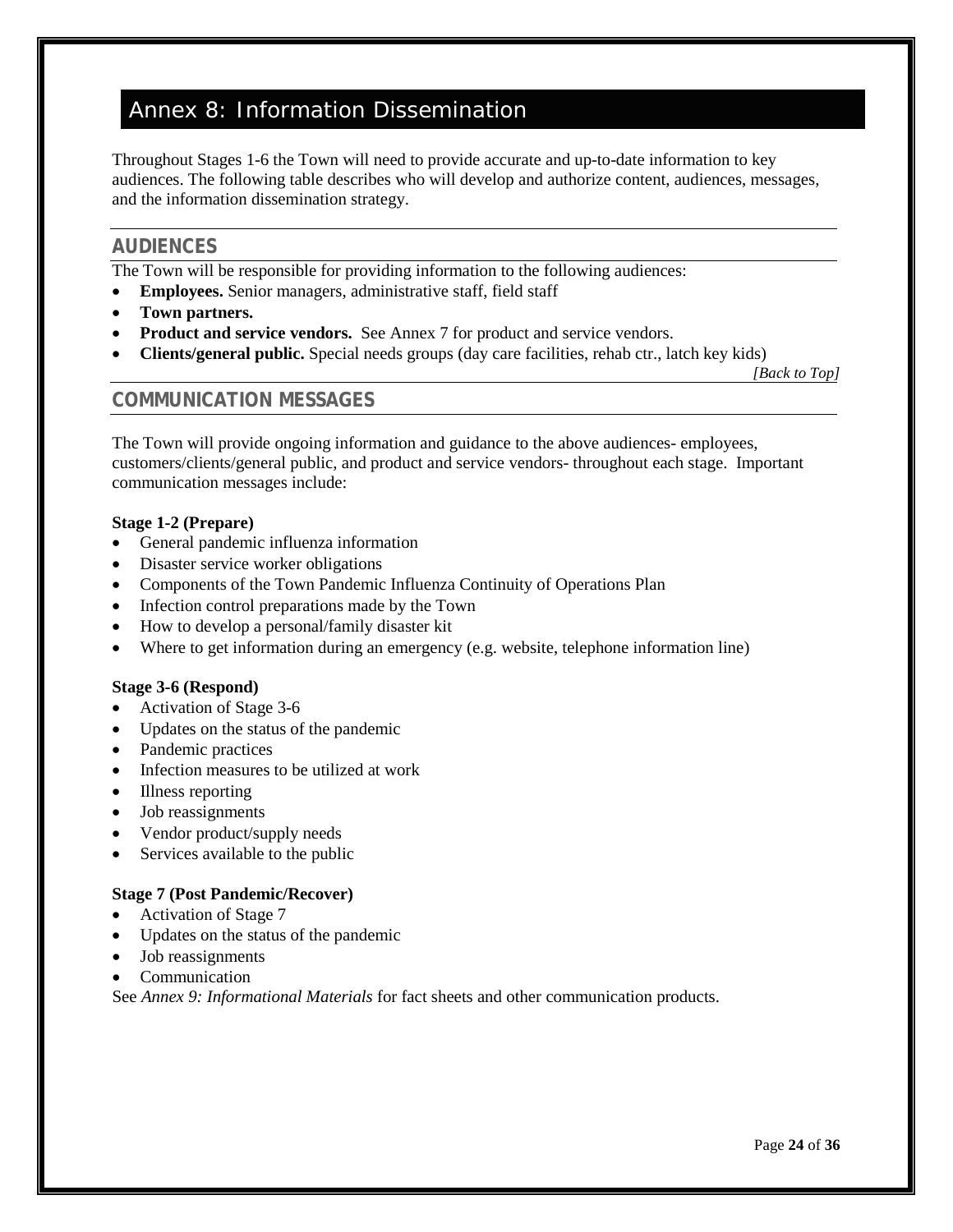### **MODES OF DISSEMINATION**

Information will be disseminated to audiences throughout each stage using the modes of communication described below. Multiple strategies will be used to create redundancy and ensure that intended recipients receive messages.

- **Telephone Systems.** Internal agency information line, external public information line through Police Department Reverse 911 call-back system, mass voice mail message, call center/phone bank, call-down tree
- **Electronic Systems\*.** Mass e-mail message, website posting, intranet posting, on-line chat
- **Hard copy\*.** Mailing, interoffice mail, mass faxes, notice board postings, pay check mailing
- **In person.** Meeting, presentation, training
- **Media- TV, Radio, Newspaper.** Press releases, press conferences

\* Information may be packaged in the form of letters, memos, fact sheets, brochures, newsletters, etc. See attached:

- 1. Modes for Communicating Pandemic Influenza to Primary Audiences.
- 2. Personal roster with after hours and emergency contact information. *[Annex 8]*
- 3. Instructions for operating modes of communication (e.g. information telephone line, web postings) with key contacts and required access numbers. *[Annex 8]*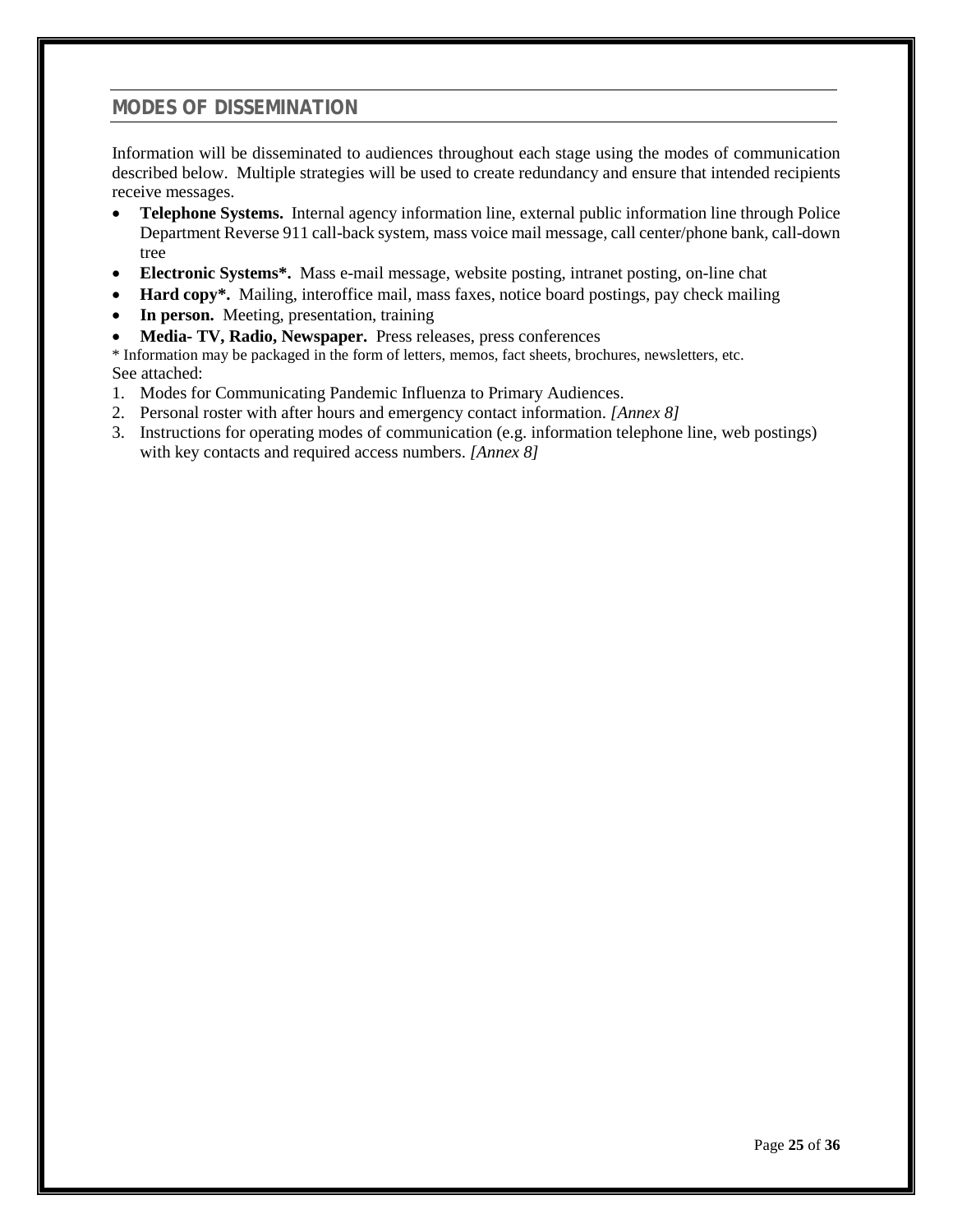# **MODES FOR COMMUNICATING PANDEMIC INFLUENZA INFORMATION TO PRIMARY AUDIENCES**

|                                                             | <b>Audience</b>      |                 |                           |                | <b>Good for</b>         |                                                                                                                                                                                                                |  |
|-------------------------------------------------------------|----------------------|-----------------|---------------------------|----------------|-------------------------|----------------------------------------------------------------------------------------------------------------------------------------------------------------------------------------------------------------|--|
| <b>Mode of Dissemination</b>                                | <b>Employees</b>     | <b>Partners</b> | Clients/<br><b>Public</b> | <b>Vendors</b> | urgent<br>communication | <b>Strength/Weaknesses</b>                                                                                                                                                                                     |  |
| <b>Telephone System</b>                                     |                      |                 |                           |                |                         |                                                                                                                                                                                                                |  |
| <b>Internal Agency Emergency</b><br><b>Information Line</b> | ✔                    |                 |                           |                | Yes                     | A voice message can be pre-recorded and updated off site. Access to the<br>voice message can be controlled by using a PIN provided to all employees.<br>(Good for relaying instructions on reporting to work.) |  |
| External Information Line                                   | ✓                    | ✓               | ✓                         | ✓              | Yes                     |                                                                                                                                                                                                                |  |
| Mass Voice Mail Message                                     | ✔                    |                 |                           |                | Maybe                   | Some employees may not have a designated work phone with voice mail.                                                                                                                                           |  |
| Call center/phone bank<br>Reverse 911 call-back system      | ✔                    | ✔               | ✔                         | ✔              | Yes                     | Some individuals may prefer speaking to a live person vs. a recorded<br>message.                                                                                                                               |  |
| Call-down tree                                              | ✔                    |                 |                           |                | Yes                     | A call-down tree can be used for relaying simple and short information by<br>phone. Each person is designated to call another once they have received<br>the message.                                          |  |
| <b>Electronic</b>                                           |                      |                 |                           |                |                         |                                                                                                                                                                                                                |  |
| Mass E-mail message*                                        | ✓                    |                 |                           |                | No                      | Some employees may not have a designated e-mail address or be able to<br>access e-mail at home.                                                                                                                |  |
| Website Posting*                                            | $\checkmark$         | ✓               | ✓                         | ✔              | Maybe                   | Not all people will have access to a computer.                                                                                                                                                                 |  |
| Intranet Posting*                                           | ✓                    |                 |                           |                | N <sub>0</sub>          | Not all employees will have access to a computer.                                                                                                                                                              |  |
| On-line chat                                                |                      |                 | ✔                         |                |                         | Not all people will have access to a computer.                                                                                                                                                                 |  |
| <b>Hard Copy</b>                                            |                      |                 |                           |                |                         |                                                                                                                                                                                                                |  |
| Mailing*                                                    | ✓                    | ✓               | ✓                         | ✓              | N <sub>0</sub>          | Delivery may take a few days. May be costly.                                                                                                                                                                   |  |
| Interoffice Mail*                                           | ✓                    |                 |                           |                |                         | Not all employees will have a mail box for receiving interoffice mail.                                                                                                                                         |  |
| Mass Faxes*                                                 |                      | $\checkmark$    |                           | ✓              | Yes                     | Database with fax numbers and mass fax system required.                                                                                                                                                        |  |
| Notice Board Posting*                                       | ✔                    |                 | ✔                         |                | Maybe                   |                                                                                                                                                                                                                |  |
| Pay check mailing*                                          | ✓                    |                 |                           |                | N <sub>0</sub>          | All employees will receive information.                                                                                                                                                                        |  |
| <b>In Person</b>                                            |                      |                 |                           |                |                         |                                                                                                                                                                                                                |  |
| Meeting/Presentation                                        | ✓                    | ✓               | ✔                         | ✔              | Maybe                   | During some stages it may not be advisable to hold gatherings                                                                                                                                                  |  |
| Training                                                    | $\blacktriangledown$ |                 |                           |                | No                      | May take time to coordinate.                                                                                                                                                                                   |  |
| Media-TV, Radio, Newspapers                                 |                      |                 |                           |                |                         |                                                                                                                                                                                                                |  |
| Press release*                                              | ✔                    | ✓               | ✓                         | ✓              | Yes                     |                                                                                                                                                                                                                |  |
| Press conference                                            | ✔                    |                 | ✔                         |                | Yes                     |                                                                                                                                                                                                                |  |

\* Examples of informational content include letters, memos, fact sheets, brochures, and newsletters.

*[\[Back to Top\]](#page-2-1)*

Page **26** of **36**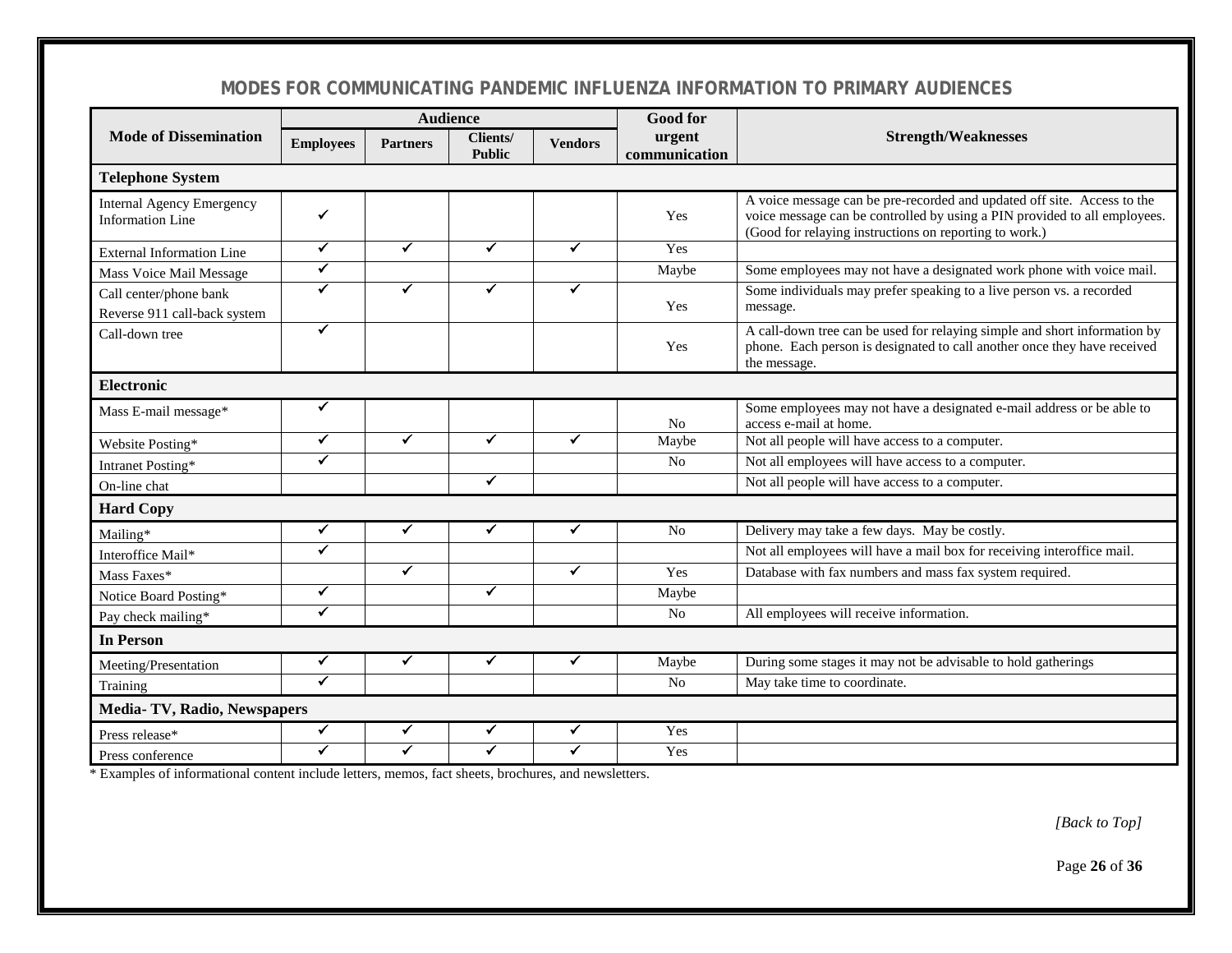# <span id="page-31-1"></span>Annex 9: Informational materials

The following information can be found by visiting one or more of the following websites.

#### **1. Frequently Asked Questions about the Pandemic Flu**

See: <http://azdhs.gov/preparedness/emergency-preparedness/index.php> See: [www.who.int/csr/disease/en/](http://www.who.int/csr/disease/en/) See: [www.cdc.gov](http://www.cdc.gov/)

#### **2. Pandemic Influenza: Arizona State Preparedness**

See: [www.azdhs.gov/preparedness/emergency-preparedness/index.php](http://www.azdhs.gov/preparedness/emergency-preparedness/index.php) See: [www.yavapaihealth.com](http://www.yavapaihealth.com/) See: [www.ready.com](http://www.ready.com/) (Be Informed, Make a Plan, Build a Kit, Get Involved, Business, Kids, Seniors, Individuals with Disabilities)

#### **American Red Cross**

[www.redcross.org](http://www.redcross.org/)

#### <span id="page-31-0"></span>**3. Pandemic Influenza Infection Control Strategies for Work & Home**

See: [www.flu.gov](http://www.flu.gov/) for 'Community', Emergency Preparedness, How to Prepare for Emergencies

#### **Yavapai County Community Health Services**:

[www.yavapaihealth.com](http://www.yavapaihealth.com/) (Public Health Threat or Emergency: Flood, Wildfire, Disease Breakout, Terrorism Event, Call 928-442-5262) Call 9-1-1 for Medical Emergencies

#### **4. FEMA Warehouse Most Popular "READY" publications**

[www.ready.gov](http://www.ready.gov/)

- Family Emergency Plan
- Preparing Makes Sense. Get Ready Now
- Are You Ready
- Emergency Supply List
- Older Americans Brochure
- Disabilities and Special Needs
- Information for Pet Owners
- Ready Kids Teaching Guide

#### **5. Volunteer Opportunities**

• Citizen Corps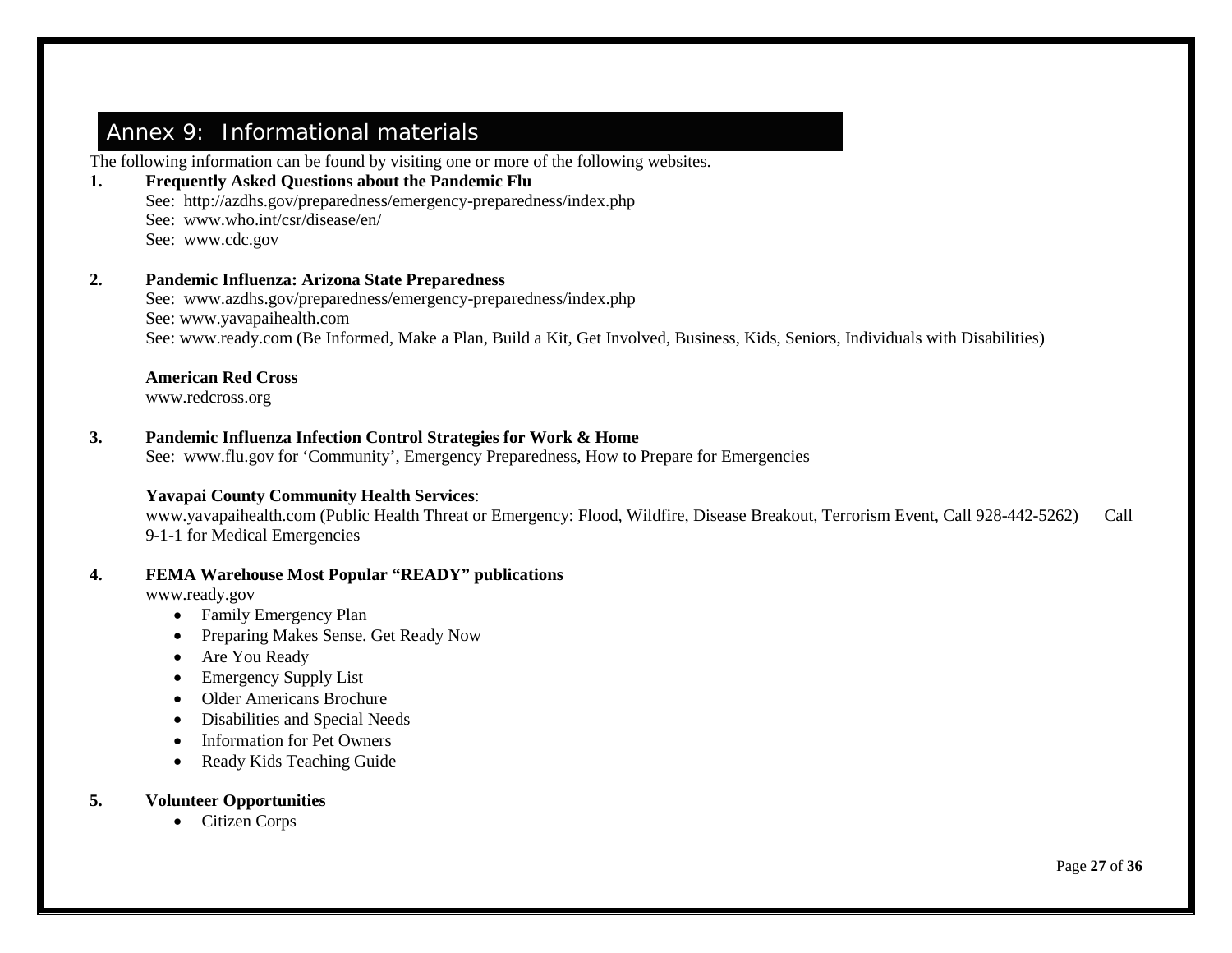- Community Emergency Response Teams (CERT)
- 6. **Arizona Division of Emergency Management**  *<http://www.dem.azdema.gov/>*

*<https://dema.az.gov/emergency-management>*

#### **7. Pet Care**

[www.aspca.org/pet-care/general-pet-care/disaster-preparedness](http://www.aspca.org/pet-care/general-pet-care/disaster-preparedness)

# Annex 10: Infection Control

Safeguarding the health of Town

employees, customers, vendors, and the public during an influenza pandemic is a key objective for the Town. A variety of infection control measures, including heightened hygiene practices, social distancing, and infection control equipment may be utilized to slow the spread of disease.

#### **HYGIENE**

Employees will be educated and reminded of hygiene measures that help to limit the spread of disease. These include:

- Use respiratory etiquette (e.g. covering cough or sneeze with a tissue or cloth).
- Properly clean hands with soap and water and hand sanitizer regularly.
- Avoid direct skin-to-skin contact with others, such as shaking hands. Substitute hand shaking with alternatives like waving, smiling, nodding, and bowing.
- <span id="page-32-0"></span>• Keep work areas and home clean and disinfected.
- Stay home when ill and do not send ill children to school or day care. CDC recommends that people with pandemic influenza-like illness remain at home until at least 24 hours after they are free of fever (100° F [37.8°C]), or signs of a fever without the use of fever-reducing medications.

Informational materials are provided in Annex 9: [Informational Materials](#page-31-1) and can be distributed following the procedures in Annex 8: [Information](#page-28-1)  [Dissemination.](#page-28-1)

The following hygiene measures will be taken to reduce the spread of disease:

- Hand washing instructions will be posted in shared washrooms.
- Cover Your Cough reminders will be posted in waiting rooms and common areas.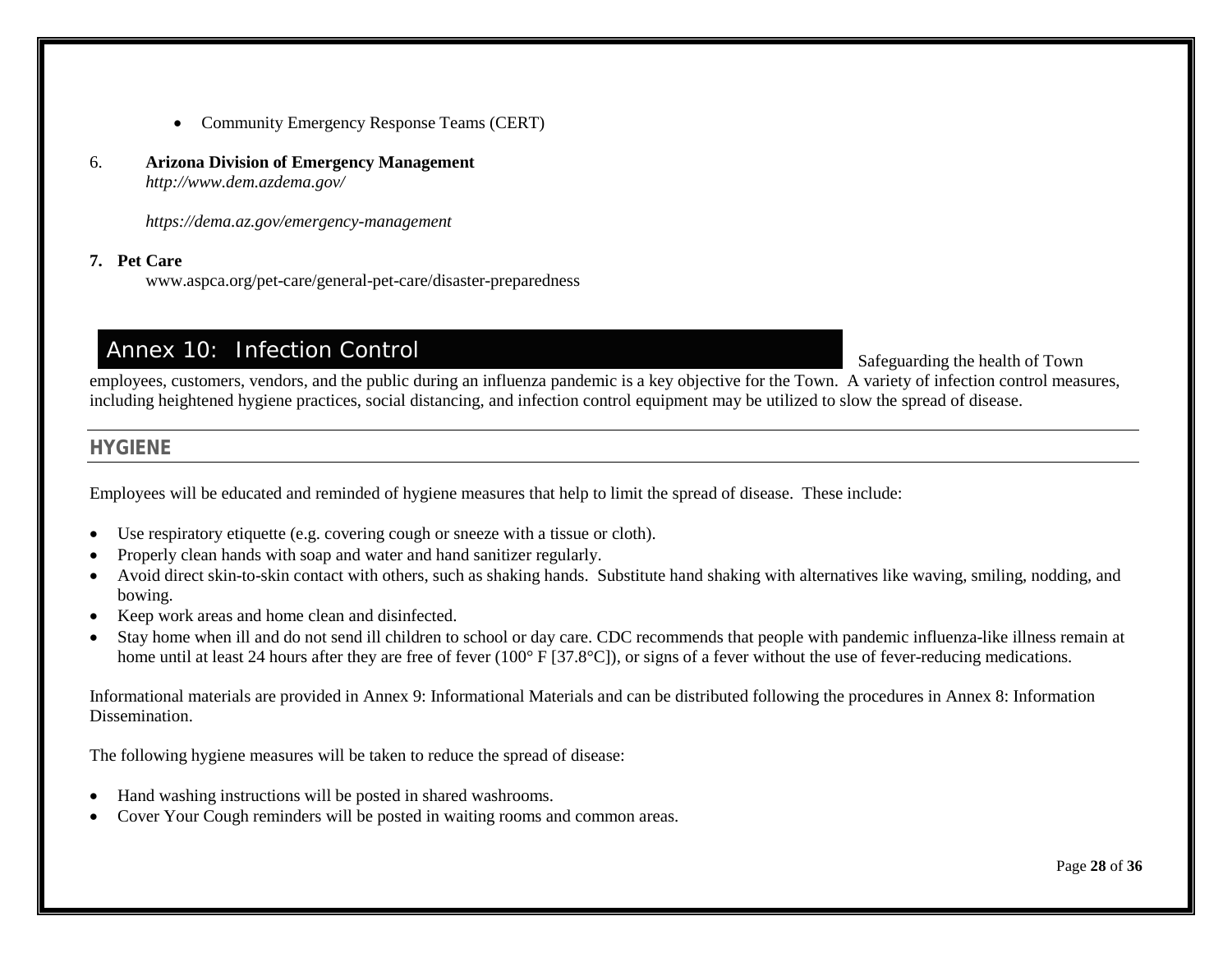- Magazines/papers will be removed from common areas.
- Hand sanitizer will be available in common areas and each work area as deemed necessary.
- Tissues and trash cans will be available in waiting rooms and common areas as deemed necessary.

# **SOCIAL DISTANCING & NON PHARMACEUTICAL INTERVENTIONS**

The Town has the ability to utilize the following social distancing strategies to reduce close contact among individuals:

**Telecommuting.** The employees who have the technological capability to telecommute from home and can adequately perform their primary functions from home are: (Town Manager, Deputy Town Manager, Mayor and Council, Town Attorney, Management Services Director, Town Clerk, Risk Manager, Human Resources Director, IT Director, Public Works Director, Police Chief and Deputy Chief, Utilities Director).

**Teleconferences.** The Town has an updated IP phone system in place. An IP-based system has advantages over a traditional phone system. One of the options that are available is setting employees up to take business calls at home. With the IP system, employees can very easily pull up a web-based administration tool for their phone extension and forward all of their calls to their home phone, cell phone, or other number. The employees needing to make these forwarding changes from home would either need to be able to access the network from home in order to make the changes, or an IT employee that already has access could make the change for them.

**Staggering work shifts.** The number of employees who do not need to perform their work during the same time of the day and can be spread out over a 24-hour period or employees who can work an extended number of hours in fewer days will be determined by the Department Heads based on level of employee absence.

**Face-to-face barriers.** Barriers are in the place in the Town Clerk's Office, Parks and Recreation and Management Services Cashier window. The Community Development desk, Library desks and Utilities area are separated from the public by a counter. Employees in these open areas will be advised of social distancing recommendations and housekeeping measures to reduce spread of the virus.

Other infection control strategies can be used to reduce the spread of disease between employees who must have face-to-face contact with others.

**Voluntary Isolation of Ill Persons.** Ill individuals not requiring hospitalization would be requested to remain at home voluntarily for the infectious period of approximately 7-10 days after symptom onset to reduce transmission by reducing contact between persons who are ill and those who are not.

**Voluntary Quarantine of Household Members of Ill Persons.** Members of households in which there is an ill person may be at increased risk of becoming infected with a pandemic influenza virus. A significant proportion of these persons may shed virus and present a risk of infecting others in the community despite having asymptomatic or only minimally symptomatic illness that is not recognized as pandemic influenza disease. Thus, members of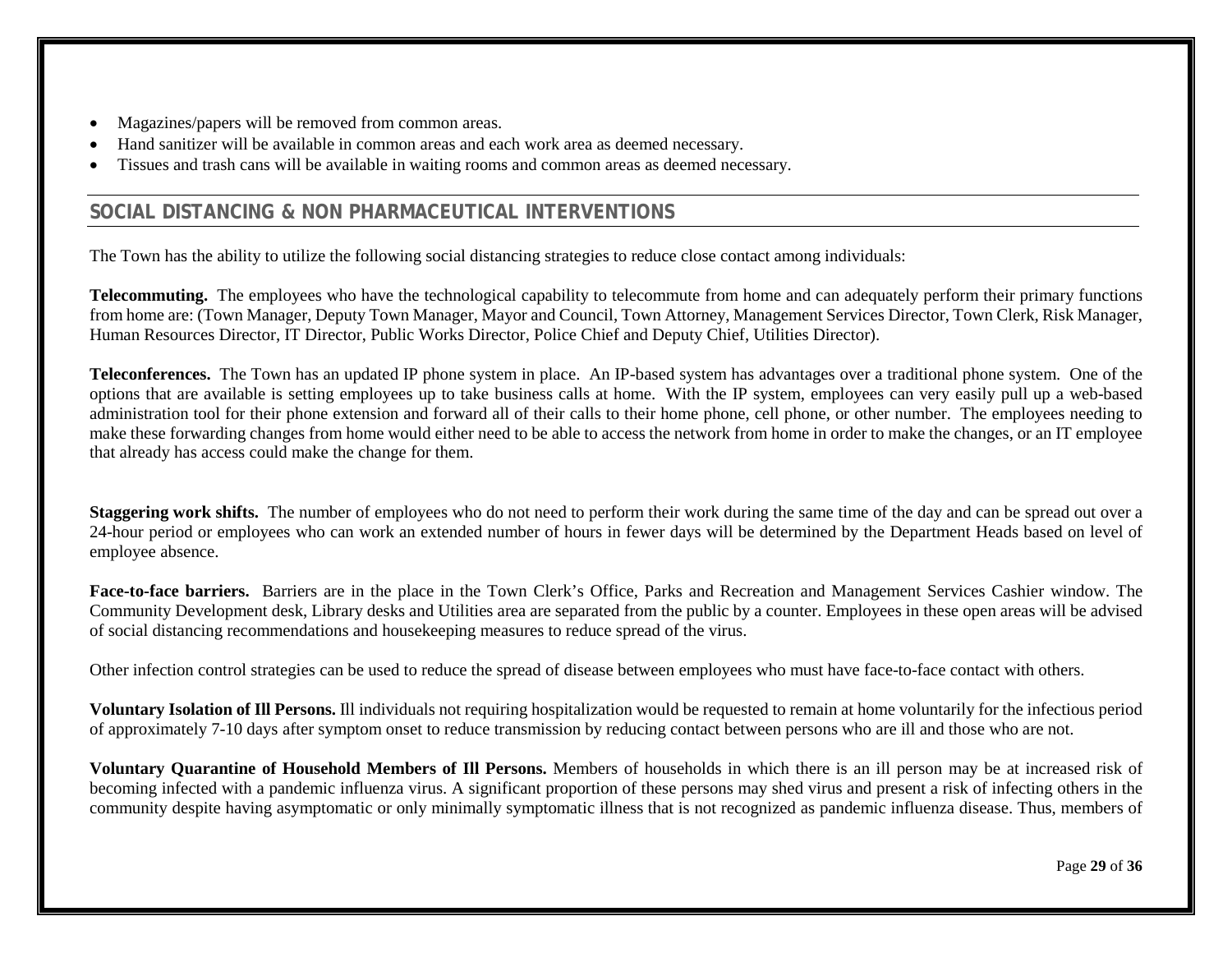households with ill individuals may be recommended to stay home for an incubation period, 7 days (voluntary quarantine) following the time of symptom onset in the household member.

**Plan for Dismissal of Students and Childcare Closure (up to 12 weeks).** Employees are not to bring children to the workplace if childcare cannot be arranged. Employees are encouraged to make plans to care for their children either by developing a support system with co-workers, friends, families, or neighbors if they continue to need childcare. For example, they could prepare a plan in which two to three families work together to supervise and provide care for a small group of infants and young children while their parents are at work (studies suggest less than 6 children in the group). Employees could also coordinate with State and local government and faith-based and community-based organizations to assist those who cannot report to work for a prolonged period.

## **INFECTION CONTROL SUPPLIES**

Increased use of infection control supplies may be advisable during an influenza pandemic. The following infection control supplies are regularly available and may be needed by employees during a pandemic.

| <b>Supplies</b>                   | <b>No. of Employees</b> | No. of employees who may need |  |
|-----------------------------------|-------------------------|-------------------------------|--|
|                                   | with Access             | access during a pandemic      |  |
| Antibacterial Soap within         | All                     | All                           |  |
| <b>bathrooms</b>                  |                         |                               |  |
| Soap within kitchen areas         | All                     | All                           |  |
| Hand sanitizer (min. 60% alcohol  | All                     | All                           |  |
| content)                          |                         |                               |  |
| Paper towels                      | All                     | All                           |  |
| <b>Surface Disinfectant</b>       | All                     | A11                           |  |
| <b>Tissues</b>                    | Personal supply         | Personal supply               |  |
| Garbage bags and trash cans       | All                     | All                           |  |
| Office cleaning supplies (details | As Needed               | As needed                     |  |
| below)                            |                         |                               |  |
| Personal protective equipment     | As needed               | As needed                     |  |
| - Gloves                          | As needed               | As needed                     |  |
| - Surgical masks                  | As needed               | As needed                     |  |
| - N95 masks                       | As needed               | As needed                     |  |
| - Other Respirators               | As needed               | As needed                     |  |